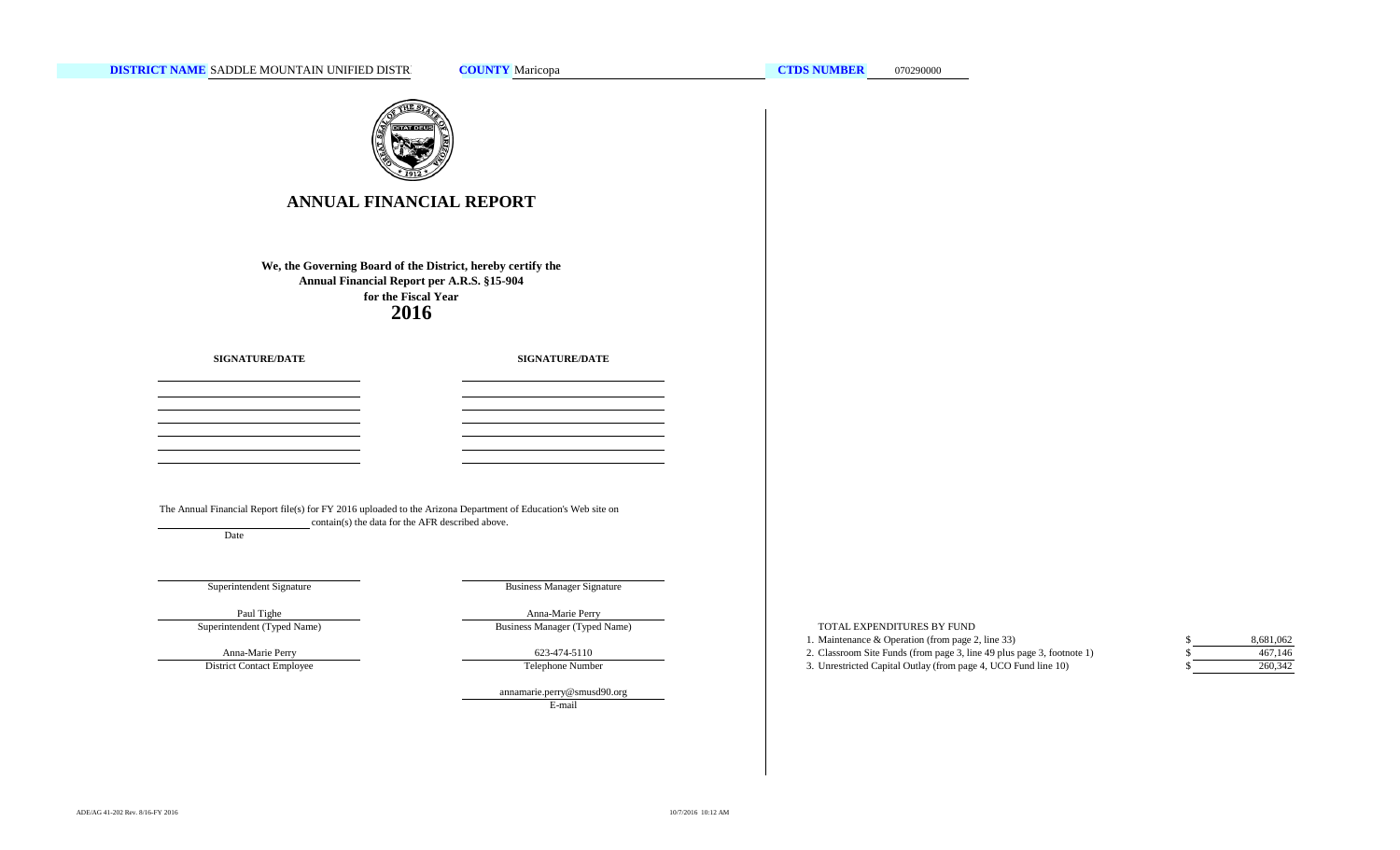| DISTRICT NAME SADDLE MOUNTAIN UNIFIED DISTRICT #90                                          |                      |                       | <b>COUNTY</b> Maricopa |                     |     | <b>CTDS NUMBER</b> 070290000                                                                                                    |
|---------------------------------------------------------------------------------------------|----------------------|-----------------------|------------------------|---------------------|-----|---------------------------------------------------------------------------------------------------------------------------------|
|                                                                                             | MAINTENANCE          | <b>UNRESTRICTED</b>   |                        |                     |     |                                                                                                                                 |
|                                                                                             | <b>AND OPERATION</b> | <b>CAPITAL OUTLAY</b> | <b>ADJACENT WAYS</b>   | <b>DEBT SERVICE</b> |     |                                                                                                                                 |
| <b>FUNDS AVAILABLE</b>                                                                      | <b>FUND 001</b>      | <b>FUND 610</b>       | <b>FUND 620</b>        | <b>FUND 700</b>     |     |                                                                                                                                 |
|                                                                                             | <b>ACTUAL</b>        | <b>ACTUAL</b>         | <b>ACTUAL</b>          | <b>ACTUAL</b>       |     |                                                                                                                                 |
| Beginning Fund Balance (1)                                                                  | 317,866              | 437,572               | 1,527                  | 6,783,594           |     |                                                                                                                                 |
|                                                                                             |                      |                       |                        |                     |     |                                                                                                                                 |
| <b>REVENUE</b>                                                                              |                      |                       |                        |                     |     |                                                                                                                                 |
| 1000 Local                                                                                  |                      |                       |                        |                     |     |                                                                                                                                 |
| 1110 Property Taxes<br>1140 Penalties and Interest on Taxes                                 | 8,164,518            | 132,579               | 135                    | 2,727,088           | (1) | The Maintenance and Operation Fund beginning fund balance includes the revolving<br>account cash balance of \$<br>at $7/1/15$ . |
| 1280 Revenue in Lieu of Taxes                                                               | 1,265,578            | 20,606                | $\overline{0}$         | 417,506             |     |                                                                                                                                 |
| 1310 Tuition from Individuals                                                               |                      |                       |                        |                     | (2) | The Government Property Lease Excise Tax revenue included on line 18 is                                                         |
| 1320 Tuition from Other Arizona Districts                                                   |                      |                       |                        |                     |     | \$                                                                                                                              |
| 1330 Tuition from Out-of-State Districts                                                    |                      |                       |                        |                     |     |                                                                                                                                 |
| 1340 Tuition from Other Private Sources (Other than Individuals)                            | $\overline{0}$       |                       |                        |                     | (3) | The Maintenance and Operation Fund ending fund balance includes the revolving                                                   |
| 1350 Tuition from Other Government Sources Within Arizona                                   | $\overline{0}$       |                       |                        |                     |     | account cash balance of \$<br>at 6/30/16.                                                                                       |
| 1360 Tuition from Other Government Sources Outside Arizona                                  |                      |                       |                        | 10.                 |     |                                                                                                                                 |
| 1410 Transportation Fees from Individuals                                                   | 11                   |                       |                        | 11.                 |     |                                                                                                                                 |
| 1420 Transportation Fees from Other Arizona Districts                                       | 12                   |                       |                        | 12.                 |     |                                                                                                                                 |
| 1430 Transportation Fees from Out-of-State Districts                                        | 13.                  |                       |                        | 13.                 |     |                                                                                                                                 |
| 1440 Transportation Fees from Other Private Sources (Other than Individuals)                | 14                   |                       |                        | 14.                 |     |                                                                                                                                 |
| 1450 Transportation Fees from Other Government Sources Within Arizona                       | 15.                  |                       |                        | 15.                 |     |                                                                                                                                 |
| 1460 Transportation Fees from Other Government Sources Outside Arizona                      | 16                   |                       |                        | 16.                 |     |                                                                                                                                 |
| 1500 Investment Income                                                                      | 17.<br>6,768         | 1,630                 |                        | 35,967 17.          |     |                                                                                                                                 |
| Other (Specify) (2) Variance Ending bal FY15 Beg Bal FY16 & Mis Rev-610 codes 1980 & 1990 & | 18.<br>(645)         | 6,226                 |                        | 18.                 |     |                                                                                                                                 |
| Subtotal (lines 2-18)                                                                       | 19<br>9,436,219      | 161,041               | 143                    | 3,180,561 19.       |     |                                                                                                                                 |
| 2000 Intermediate                                                                           |                      |                       |                        |                     |     |                                                                                                                                 |
| 2110 County School Fund                                                                     | 20<br>$\overline{0}$ |                       |                        |                     |     |                                                                                                                                 |
| 2120 County Equalization Assistance                                                         | 21                   |                       |                        | 21.                 |     |                                                                                                                                 |
| 2210 Special County School Reserve Fund                                                     | 22.                  |                       |                        | 22.                 |     |                                                                                                                                 |
| Other (Specify)                                                                             | 23.                  |                       |                        | 23.                 |     |                                                                                                                                 |
| Subtotal (lines 20-23)                                                                      | 24<br>$\overline{0}$ | $\overline{0}$        |                        | $^{24}$             |     |                                                                                                                                 |
| <b>3000 State</b>                                                                           |                      |                       |                        |                     |     |                                                                                                                                 |
| 3110 State Equalization Assistance                                                          | 65,983<br>25         | $\overline{0}$        |                        | 25                  |     |                                                                                                                                 |
| 3120 Additional State Aid                                                                   | 26<br>82,632         | 1.548                 |                        | 26.                 |     |                                                                                                                                 |
| Other (Specify)                                                                             | 27.                  |                       |                        | 27.                 |     |                                                                                                                                 |
| Subtotal (lines 25-27)                                                                      | 28.<br>148,615       | 1,548                 |                        | 28.                 |     |                                                                                                                                 |
| 4000 Federal                                                                                |                      |                       |                        |                     |     |                                                                                                                                 |
| 4100 Unrestricted Revenue Received Directly from the Federal Government                     | 29.                  |                       |                        | 29                  |     |                                                                                                                                 |
| 4200 Unrestricted Revenue Received from the Federal Government through the State            | 30                   |                       |                        | 30.                 |     |                                                                                                                                 |
| 4500 Restricted Revenue Received from the Federal Government through the State              | 31.                  |                       |                        | 31.                 |     |                                                                                                                                 |
| 4700 Revenue Received from the Federal Government through Other Intermediate Agencies       | 32                   |                       |                        | 32.                 |     |                                                                                                                                 |
| 4800 Revenue in Lieu of Taxes                                                               | 33.                  |                       |                        | 33.                 |     |                                                                                                                                 |
| 4900 Revenue for/on Behalf of the District                                                  | 34.<br>35.           |                       |                        | 34<br>35.           |     |                                                                                                                                 |
| Other (Specify)                                                                             |                      |                       |                        |                     |     |                                                                                                                                 |
| Subtotal (lines 29-35)                                                                      | 36<br>$^{\circ}$     |                       |                        | 36.                 |     |                                                                                                                                 |
| Total Fund Revenue (lines 19, 24, 28, and 36)                                               | 9,584,834<br>37      | 162,589               | 143                    | 3,180,561 37.       |     |                                                                                                                                 |
| 5100 Issuance of Bonds                                                                      | 38.                  |                       |                        | 38.<br>$^{\circ}$   |     |                                                                                                                                 |
| 5200 Fund Transfers-In                                                                      | 39.<br>$\Omega$      | $\Omega$              |                        | 39.                 |     |                                                                                                                                 |
| Other (Specify)                                                                             | 40.                  |                       |                        | 40.                 |     |                                                                                                                                 |
| TOTAL FUNDS AVAILABLE (lines 1 and 37 - 40)                                                 | 41.<br>9,902,700     | 600,161               | 1,670                  | 41.<br>9,964,155    |     |                                                                                                                                 |
| <b>Total Expenditures</b>                                                                   | 42<br>8,681,062      | 260,342               |                        | 7,209,783<br>42.    |     |                                                                                                                                 |
| 6900 Other Financing Uses and Other Items                                                   | 43                   | $\Omega$              |                        | 43.                 |     |                                                                                                                                 |
| TOTAL EXPENDITURES AND OTHER USES (lines 42 plus 43)                                        | 44<br>8,681,062      | 260,342               | $\mathbf{0}$           | 7,209,783<br>44.    |     |                                                                                                                                 |
| <b>ENDING FUND BALANCE (line 41 minus line 44) (3)</b>                                      | 1,221,638<br>45.     | 339,819               | 1,670                  | 2,754,372 45.       |     |                                                                                                                                 |

**CTDS NUMBER** 070290000

.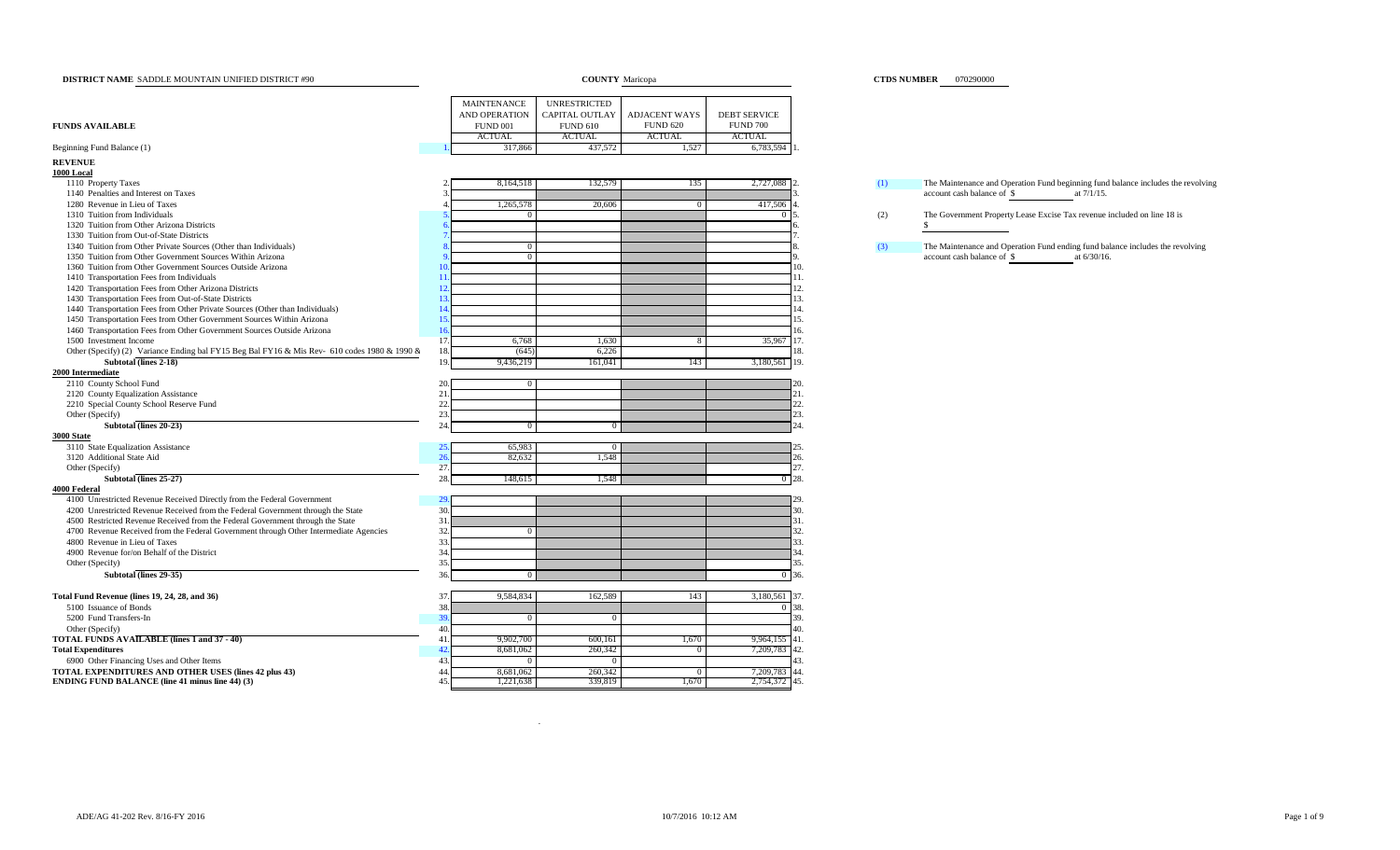### **DISTRICT NAME COUNTY CTDS NUMBER** SADDLE MOUNTAIN UNIFIED DISTRICT #90 070290000

**COUNTY** Maricopa

**MAINTENANCE AND OPERATION FUND (001)—EXPENDITURES**

|                                                                 |     | Employee  | <b>Purchased Services</b> |             |           | Totals   |                |                |                   |              |
|-----------------------------------------------------------------|-----|-----------|---------------------------|-------------|-----------|----------|----------------|----------------|-------------------|--------------|
| Expenditures                                                    |     | Salaries  | <b>Benefits</b>           | 6300, 6400, | Supplies  | Other    | <b>Budget</b>  | Actual         | Prior Year Actual | Decrease in  |
|                                                                 |     | 6100      | 6200                      | 6500        | 6600      | 6800     |                |                |                   | Actual       |
| <b>100 Regular Education</b>                                    |     |           |                           |             |           |          |                |                |                   |              |
| 1000 Instruction                                                |     | 2,202,410 | 648,430                   | 43,784      | 125,968   | $\Omega$ | 3,734,010      | 3,020,592      | 3,082,989         | $-2.0\%$     |
| 2000 Support Services                                           |     |           |                           |             |           |          |                |                |                   |              |
| 2100 Students                                                   |     | 87,152    | 35,709                    | 4,095       | 2,954     | 325      | 205,624        | 130,235        | 169,997           | $-23.4%$     |
| 2200 Instructional Staff                                        |     | 78,399    | 22,944                    | 9,152       | 8.667     | 1,575    | 120.459        | 120,737        | 71.103            | 69.8%        |
| 2300 General Administration                                     |     | 179,060   | 46,141                    | 31,488      | $\Omega$  | 27,710   | 279,150        | 284,399        | 249,315           | 14.1%        |
| 2400 School Administration                                      |     | 358,081   | 106,967                   |             | 1,367     | 1,680    | 526,100        | 468,095        | 523,035           | $-10.5%$     |
| 2500 Central Services                                           |     | 252,774   | 84,809                    | 84,015      | 30,816    | 4,034    | 558,000        | 456,448        | 429,668           | 6.2%         |
| 2600 Operation & Maintenance of Plant                           |     | 298,729   | 134,999                   | 405,325     | 700,149   | 9,407    | 1,481,473      | 1,548,609      | 1,638,823         | $-5.5%$      |
| 2900 Other                                                      |     |           |                           |             |           |          | $\Omega$       | $\Omega$       | $\overline{0}$    | 0.0%         |
| 3000 Operation of Noninstructional Services                     |     |           | $\Omega$                  |             | 3,353     | 1,290    | $\Omega$       | 4,643          | 1,290             | 259.9%       |
| 610 School-Sponsored Cocurricular Activities                    |     | 6,117     | 1,823                     | $\Omega$    |           | $\Omega$ | 10,530         | 7,940          | 10,522            | $-24.5\%$ 10 |
| 620 School-Sponsored Athletics                                  |     | 75,339    | 19,755                    | 2,645       | 21,273    | 2,608    | 134,500        | 121,620        | 112,200           | 8.4%         |
| 630 Other Instructional Programs                                |     |           |                           |             |           |          | $\Omega$       | $\Omega$       | $\overline{0}$    | 0.0%         |
| 700, 800, 900 Other Programs                                    | 13  | $\Omega$  | $\Omega$                  |             | $\Omega$  |          | $\Omega$       | $\Omega$       | $\Omega$          | $0.0\%$ 1    |
| Regular Education Subsection Subtotal (lines 1-13)              | 14  | 3,538,061 | 1,101,577                 | 580,504     | 894.547   | 48.629   | 7,049,846      | 6,163,318      | 6,288,942         | $-2.0\%$ 14  |
| <b>200 Special Education</b>                                    |     |           |                           |             |           |          |                |                |                   |              |
| 1000 Instruction                                                | 15  | 724,137   | 282,527                   | 369,252     | 19,950    | 2,000    | 1,200,784      | 1,397,866      | 1,218,760         | 14.7% 15.    |
| 2000 Support Services                                           |     |           |                           |             |           |          |                |                |                   |              |
| 2100 Students                                                   | 16  | 186,249   | 48,435                    | 116,162     | 1,898     | 301      | 342,800        | 353,045        | 344,887           | 2.4% 16.     |
| 2200 Instructional Staff                                        |     | 79,678    | 23,764                    | 2,210       | $\Omega$  | 423      | 102,335        | 106,075        | 119,466           | $-11.2\%$ 17 |
| 2300 General Administration                                     |     |           | $\Omega$                  |             |           |          | $\Omega$       | $\Omega$       | $\bf{0}$          | $0.0\%$ 18   |
| 2400 School Administration                                      | 19  |           |                           |             |           |          | $\Omega$       | $\overline{0}$ | $\overline{0}$    | $0.0\%$ 19.  |
| 2500 Central Services                                           | 20  |           |                           |             |           |          | $\overline{0}$ | $\overline{0}$ | $\overline{0}$    | $0.0\%$ 20.  |
| 2600 Operation & Maintenance of Plant                           | 21  | $\Omega$  | $\Omega$                  |             | $\Omega$  |          | $\overline{0}$ | $\overline{0}$ | $\overline{0}$    | $0.0\%$ 2    |
| 2900 Other                                                      | 22  |           |                           |             |           |          | $\Omega$       | $\overline{0}$ | $\overline{0}$    | 0.0%         |
| 3000 Operation of Noninstructional Services                     | 23. |           |                           |             |           |          | $\Omega$       | $\Omega$       | $\overline{0}$    | 0.0%         |
| Subtotal (lines 15-23)                                          | 24  | 990,064   | 354,726                   | 487,624     | 21,848    | 2,724    | 1,645,919      | 1,856,986      | 1,683,113         | 10.3% 24     |
| <b>400 Pupil Transportation</b>                                 | 25. | 332,006   | 161,886                   | 3,780       | 117,963   | $\Omega$ | 695,000        | 615,635        | 724,139           | $-15.0\%$ 25 |
| 510 Desegregation                                               |     |           |                           |             |           |          |                |                |                   |              |
| (from Districtwide Desegregation Expenditures, page 2, line 44) | 26. | $\Omega$  | $\Omega$                  |             | $\theta$  | $\Omega$ | $\Omega$       | $\overline{0}$ | $\overline{0}$    | 0.0% 26.     |
| 520 Special K-3 Program Override                                |     |           |                           |             |           |          |                |                |                   |              |
| (from Supplement, page 1, line 10)                              | 27. | $\Omega$  | $\Omega$                  | $\Omega$    | $\Omega$  | $\Omega$ | $\Omega$       | $\Omega$       | $\Omega$          | 0.0% 27.     |
| 530 Dropout Prevention Programs                                 |     |           |                           |             |           |          |                |                |                   |              |
| 1000 Instruction                                                | 28. |           |                           |             |           |          |                | $\Omega$       |                   | 0.0% 28.     |
| 2000-3000 Support Serv. & Oper. of Noninstructional Serv.       | 29. |           |                           |             |           |          |                | $\Omega$       | $\Omega$          | $0.0\%$ 29.  |
| Subtotal (lines 28 and 29)                                      | 30. | $\Omega$  | $\Omega$                  |             | $\Omega$  | $\Omega$ | $\Omega$       | $\Omega$       | $\Omega$          | $0.0\%$ 30.  |
| 540 Joint Career and Technical Education and Vocational         |     |           |                           |             |           |          |                |                |                   |              |
| <b>Education Center</b> (from Supplement, page 1, line 20)      | 31  |           |                           |             | $\Omega$  |          | $\Omega$       |                | $\Omega$          | 0.0% 31      |
| 550 K-3 Reading Program                                         | 32. | 32,921    | 12,202                    |             |           |          | 55,645         | 45,123         | 54,060            | $-16.5\%$ 32 |
| Total Expenditures (lines 14, 24-27, 30-32)                     | 33. | 4,893,052 | 1,630,391                 | 1,071,908   | 1,034,358 | 51,353   | 9,446,410      | 8,681,062      | 8,750,254         | $-0.8\%$ 33  |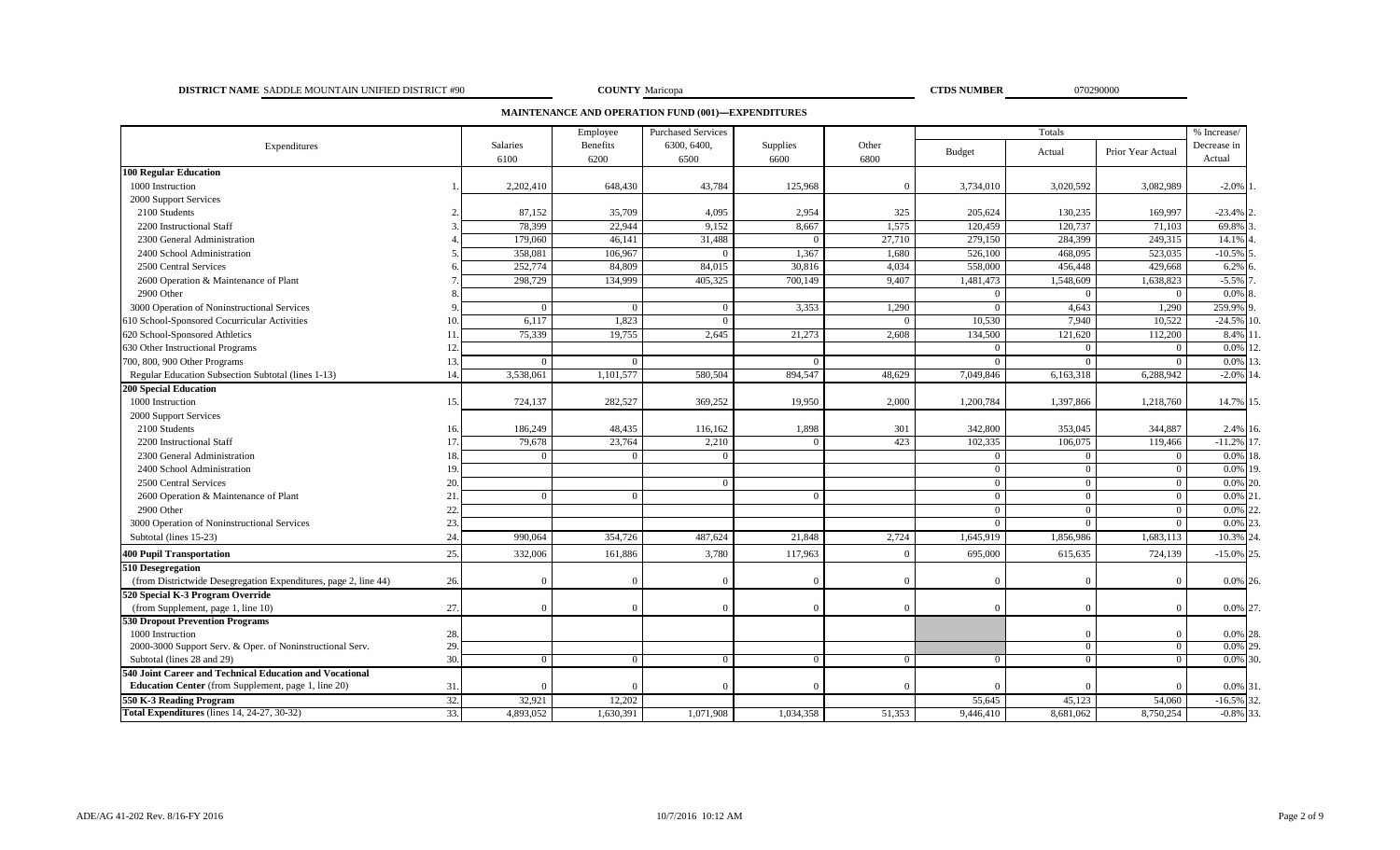### **DISTRICT NAME SADDLE MOUNTAIN UNIFIED DISTRICT #90** Maricopa **District in the county of the county of the county of the county of the county of the county of the county of the county of the county of the county of the cou**

**CLASSROOM SITE FUNDS (011, 012, AND 013)—REVENUES, EXPENDITURES, AND FUND BALANCES**

|                                                                                                      |                 | Beginnir       |          |                         |                          | <b>Purchased Services</b> |                      | Interest on     |                            | <b>Total Expenditures</b>        |                         | % Increase/       | Ending      |
|------------------------------------------------------------------------------------------------------|-----------------|----------------|----------|-------------------------|--------------------------|---------------------------|----------------------|-----------------|----------------------------|----------------------------------|-------------------------|-------------------|-------------|
| Revenues and Expenditure Function Codes                                                              |                 | Fund           | Actual   | Salaries                | <b>Employee Benefits</b> | 6300, 6400,               | Supplies             | Short-Term Debt | Budget                     | Actual                           | Prior Year Actual       | Decrease in       | Fund        |
|                                                                                                      |                 | <b>Balance</b> | Revenues | 6100                    | 6200                     | 6500(1)                   | 6600                 | 6850 (2)        |                            |                                  |                         | Actual            | Balance     |
| <b>Classroom Site Fund 011 - Base Salary</b>                                                         |                 |                |          |                         |                          |                           |                      |                 |                            |                                  |                         |                   |             |
| Revenues<br>CSF Allocation (20%)                                                                     |                 |                | 114,738  |                         |                          |                           |                      |                 |                            |                                  |                         |                   |             |
| Interest Income                                                                                      |                 |                | 393      |                         |                          |                           |                      |                 |                            |                                  |                         |                   |             |
| Total Revenues (lines 1 and 2)                                                                       |                 |                | 115,131  |                         |                          |                           |                      |                 |                            |                                  |                         |                   |             |
| Expenditures                                                                                         |                 |                |          |                         |                          |                           |                      |                 |                            |                                  |                         |                   |             |
| 100 Regular Education                                                                                |                 |                |          |                         |                          |                           |                      |                 |                            |                                  |                         |                   |             |
| 1000 Instruction                                                                                     |                 |                |          | 45,826                  | 15,734                   |                           |                      |                 | 135,644                    | 61,560                           | 65,971                  | $-6.7%$           |             |
| 2100 Support Services - Students<br>2200 Support Services - Instructional Staff                      |                 |                |          | $\overline{0}$<br>837   | $\overline{0}$<br>278    |                           |                      |                 | 5,500<br>$\Omega$          | $\overline{0}$<br>1,115          | 1,762                   | $-100.0\%$        |             |
| Program 100 Subtotal (lines 4-6)                                                                     |                 |                |          | 46,663                  | 16,012                   |                           |                      |                 | 141,144                    | 62,675                           | 67,733                  | $-7.5%$           |             |
| 200 Special Education                                                                                |                 |                |          |                         |                          |                           |                      |                 |                            |                                  |                         |                   |             |
| 1000 Instruction                                                                                     |                 |                |          | 11,437                  | 4,005                    |                           |                      |                 | 25,000                     | 15,442                           | 13,862                  | 11.4%             |             |
| 2100 Support Services - Students                                                                     |                 |                |          | $\Omega$                | $\overline{0}$           |                           |                      |                 | 8,000                      | $\overline{0}$                   | $\Omega$                | 0.0%              |             |
| 2200 Support Services - Instructional Staff                                                          | 10 <sup>1</sup> |                |          | 1,159                   | 360                      |                           |                      |                 | 1,887                      | 1,519                            | 1,524                   | $-0.3%$           |             |
| Program 200 Subtotal (lines 8-10)                                                                    | 11.             |                |          | 12,596                  | 4.365                    |                           |                      |                 | 34,887                     | 16,961                           | 15,386                  | 10.2%             |             |
| Other Programs (Specify)                                                                             |                 |                |          |                         |                          |                           |                      |                 |                            |                                  |                         |                   |             |
| 1000 Instruction                                                                                     | 12.<br>13.      |                |          |                         |                          |                           |                      |                 | $\overline{0}$             | $\overline{0}$                   | 844<br>$\Omega$         | $-100.0%$<br>0.0% |             |
| 2100 Support Services - Students<br>2200 Support Services - Instructional Staff                      | 14.             |                |          |                         |                          |                           |                      |                 | $\overline{0}$             | $\overline{0}$                   | $\Omega$                | 0.0%              |             |
| Other Programs Subtotal (lines 12-14)                                                                | 15.             |                |          | $\overline{0}$          | $\Omega$                 |                           |                      |                 | $\overline{0}$             | $\overline{0}$                   | 844                     | $-100.0%$         |             |
| <b>Cotal Classroom Site Fund 011 - Base Salary</b>                                                   | 16.             | 61,353         | 115,131  | 59,259                  | 20,377                   |                           |                      |                 | 176,031                    | 79,636                           | 83,963                  | $-5.2%$           | 96,848 1    |
| <b>Classroom Site Fund 012 - Performance Pay</b>                                                     |                 |                |          |                         |                          |                           |                      |                 |                            |                                  |                         |                   |             |
| Revenues                                                                                             |                 |                |          |                         |                          |                           |                      |                 |                            |                                  |                         |                   |             |
| CSF Allocation (40%)                                                                                 | 17.             |                | 229,476  |                         |                          |                           |                      |                 |                            |                                  |                         |                   |             |
| Interest Income                                                                                      | 18              |                | 240      |                         |                          |                           |                      |                 |                            |                                  |                         |                   |             |
| Total Revenues (lines 17 and 18)<br>Expenditures                                                     | 19.             |                | 229,716  |                         |                          |                           |                      |                 |                            |                                  |                         |                   |             |
| 100 Regular Education                                                                                |                 |                |          |                         |                          |                           |                      |                 |                            |                                  |                         |                   |             |
| 1000 Instruction                                                                                     | 20.             |                |          | 146.565                 | 32,846                   |                           |                      |                 | 198,617                    | 179,411                          | 149,262                 | 20.2%             |             |
| 2100 Support Services - Students                                                                     | 21.             |                |          | 500                     | 148                      |                           |                      |                 | 3,750                      | 648                              | 2,655                   | $-75.6%$          |             |
| 2200 Support Services - Instructional Staff                                                          | 22.             |                |          | 1.000                   | 312                      |                           |                      |                 | 11,500                     | 1,312                            | 718                     | 82.7%             |             |
| Program 100 Subtotal (lines 20-22)                                                                   | 23.             |                |          | 148,065                 | 33,306                   |                           |                      |                 | 213,867                    | 181,371                          | 152,635                 | 18.8%             |             |
| 200 Special Education                                                                                |                 |                |          |                         |                          |                           |                      |                 |                            |                                  |                         |                   |             |
| 1000 Instruction                                                                                     | 24.             |                |          | 7.400                   | 2.494                    |                           |                      |                 | 35,268                     | 9.894                            | 32.528                  | $-69.6%$          |             |
| 2100 Support Services - Students                                                                     | 25.             |                |          | $\Omega$                | $\Omega$                 |                           |                      |                 | 11,500                     | $\overline{0}$                   | $\overline{0}$          | 0.0%<br>$-100.0%$ |             |
| 2200 Support Services - Instructional Staff<br>Program 200 Subtotal (lines 24-26)                    | 26.<br>27.      |                |          | $\overline{0}$<br>7,400 | $\overline{0}$<br>2,494  |                           |                      |                 | 3,750<br>50,518            | $\overline{0}$<br>9,894          | 2,663<br>35,191         | $-71.9%$          |             |
| Other Programs (Specify)                                                                             |                 |                |          |                         |                          |                           |                      |                 |                            |                                  |                         |                   |             |
| 1000 Instruction                                                                                     | 28.             |                |          |                         |                          |                           |                      |                 |                            | $\Omega$                         | 3.961                   | $-100.0%$         |             |
| 2100 Support Services - Students                                                                     | 29.             |                |          |                         |                          |                           |                      |                 | $\overline{0}$             | $\overline{0}$                   | $\overline{0}$          | 0.0%              |             |
| 2200 Support Services - Instructional Staff                                                          | 30.             |                |          |                         |                          |                           |                      |                 | $\bf{0}$                   | $\overline{0}$                   | $\Omega$                | 0.0%              |             |
| Other Programs Subtotal (lines 28-30)                                                                | 31.             |                |          | $^{\circ}$              |                          |                           |                      |                 | $\overline{0}$             | $\overline{0}$                   | 3.961                   | $-100.0%$         |             |
| Total Classroom Site Fund 012 - Performance Pay                                                      | 32.             | 35,029         | 229,716  | 155.465                 | 35.800                   |                           |                      |                 | 264.385                    | 191.265                          | 191.787                 | $-0.3%$           | 73,480      |
| Classroom Site Fund 013 - Other<br>Revenues                                                          |                 |                |          |                         |                          |                           |                      |                 |                            |                                  |                         |                   |             |
|                                                                                                      |                 |                | 229,476  |                         |                          |                           |                      |                 |                            |                                  |                         |                   |             |
| CSF Allocation (40%)<br>Interest Income                                                              | 33.<br>34       |                | 643      |                         |                          |                           |                      |                 |                            |                                  |                         |                   |             |
| Total Revenues (lines 33 and 34)                                                                     | 35.             |                | 230,119  |                         |                          |                           |                      |                 |                            |                                  |                         |                   |             |
| Expenditures                                                                                         |                 |                |          |                         |                          |                           |                      |                 |                            |                                  |                         |                   |             |
| 100 Regular Education                                                                                |                 |                |          |                         |                          |                           |                      |                 |                            |                                  |                         |                   |             |
| 1000 Instruction                                                                                     | 36              |                |          | 122,102                 | 37,332                   |                           |                      |                 | 473,417                    | 159,434                          | 175,774                 | $-9.3%$           |             |
| 2100 Support Services - Students                                                                     | 37.             |                |          |                         | $\overline{0}$           |                           |                      |                 | 3,600                      |                                  | 3,657                   | $-100.0%$         |             |
| 2200 Support Services - Instructional Staff                                                          | 38.             |                |          | 1.675                   | 556                      | $\overline{0}$            | $\Omega$             |                 | 19,797                     | 2.231                            | 2.588                   | $-13.8%$          |             |
| Program 100 Subtotal (lines 36-38)<br>200 Special Education                                          | 39.             |                |          | 123,777                 | 37.888                   | $\overline{0}$            | $\overline{0}$       |                 | 496,814                    | 161,665                          | 182,019                 | $-11.2%$          |             |
| 1000 Instruction                                                                                     | 40.             |                |          | 23,459                  | 8,085                    |                           |                      |                 | 49,000                     | 31,544                           | 36,900                  | $-14.5%$          |             |
| 2100 Support Services - Students                                                                     | 41.             |                |          |                         | $\mathbf{0}$             |                           |                      |                 | 10,500                     | $\overline{0}$                   |                         | 0.0%              |             |
| 2200 Support Services - Instructional Staff                                                          | 42.             |                |          | 2,317                   | 719                      |                           |                      |                 | 3,600                      | 3,036                            | 3,046                   | $-0.3%$           |             |
| Program 200 Subtotal (lines 40-42)                                                                   | 43.             |                |          | 25,776                  | 8.804                    | $\Omega$                  | $^{\circ}$           |                 | 63.100                     | 34,580                           | 39.946                  | $-13.4%$          |             |
| 530 Dropout Prevention Programs                                                                      |                 |                |          |                         |                          |                           |                      |                 |                            |                                  |                         |                   |             |
| 1000 Instruction                                                                                     | 44.             |                |          |                         |                          |                           |                      |                 |                            |                                  |                         | 0.0%              |             |
| Other Programs (Specify)                                                                             |                 |                |          |                         |                          |                           |                      |                 |                            |                                  |                         |                   |             |
| 1000 Instruction                                                                                     | 45.             |                |          |                         |                          |                           |                      |                 |                            |                                  | 2.780                   | $-100.0%$         |             |
| 2100, 2200 Support Serv. Students & Instructional Staff<br>Other Programs Subtotal (lines 45 and 46) | 46<br>47.       |                |          | $\Omega$                | $\Omega$                 | $\overline{0}$            |                      |                 | $\bf{0}$<br>$\overline{0}$ | $\overline{0}$<br>$\overline{0}$ | $\overline{0}$<br>2.780 | 0.0%<br>$-100.0%$ |             |
| Total Classroom Site Fund 013 - Other                                                                | 48.             | 102,014        | 230,119  | 149,553                 | 46.692                   | $\overline{0}$            | $\Omega$<br>$\Omega$ | $\Omega$        | 559,914                    | 196,245                          | 224,745                 | $-12.7%$          | 135,888 48. |
| Total Classroom Site Funds (lines 16, 32, and 48)                                                    | 49.             | 198,396        | 574,966  | 364,277                 | 102,869                  | $\overline{0}$            | $\overline{0}$       | $^{\circ}$      | 1,000,330                  | 467,146                          | 500,495                 | $-6.7%$           | 306.216 49. |
|                                                                                                      |                 |                |          |                         |                          |                           |                      |                 |                            |                                  |                         |                   |             |

# $(1)$  For FY 2016, the district received Classroom Site Fund revenue of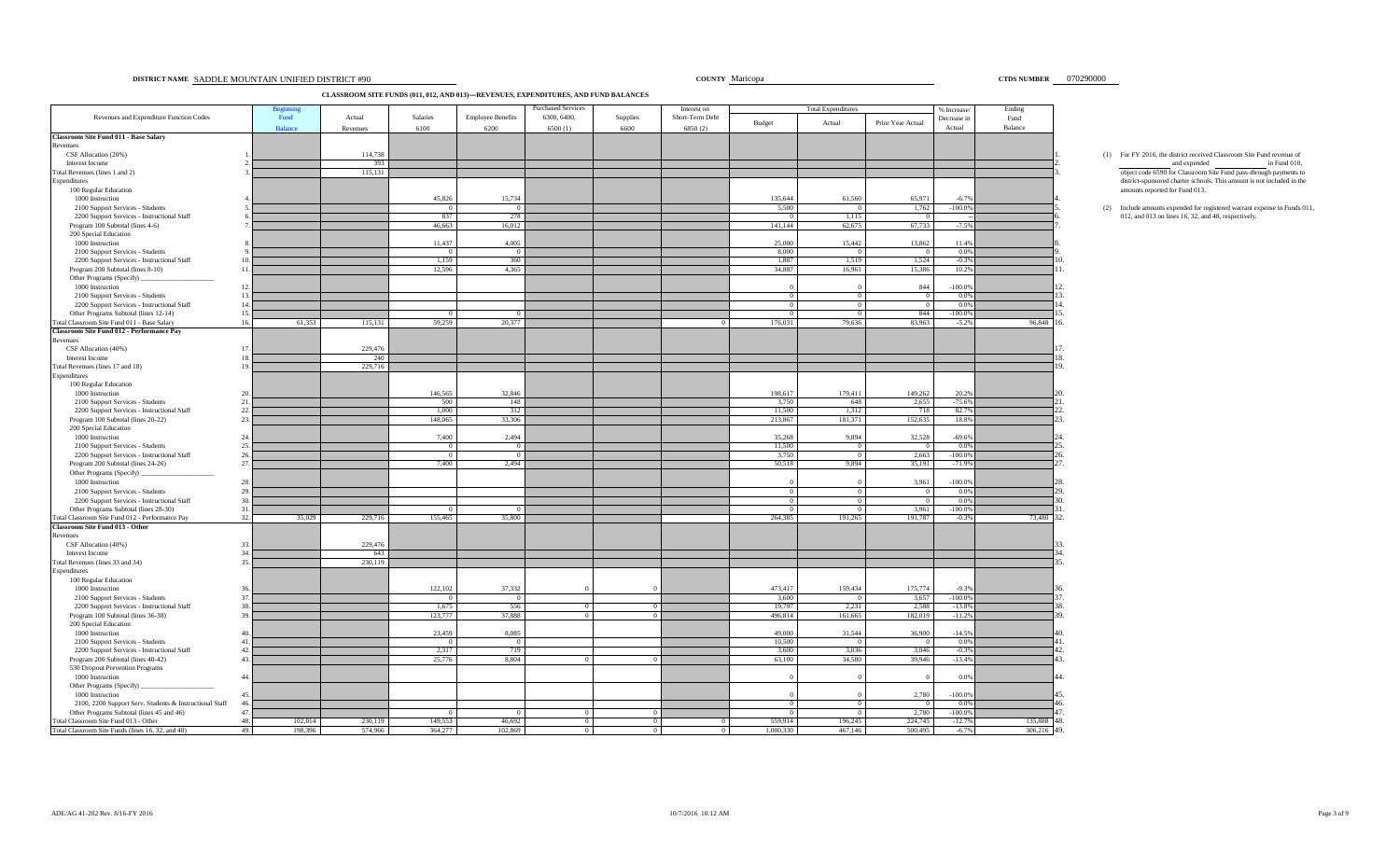### **DISTRICT NAME** SADDLE MOUNTAIN UNIFIED DISTRICT #90 **COUNTY** Maricopa **COUNTY Maricopa COUNTY COUNTY COUNTY COUNTY COUNTY COUNTY COUNTY COUNTY COUNTY COUNTY COUNTY COUNTY COUNTY COUNTY COUNTY**

# **COUNTY** Maricopa **070290000 CTDS NUMBER** 070290000

# **UNRESTRICTED CAPITAL OUTLAY (610) FUND—EXPENDITURES**

|                                                    |         | Library Books,            |          |               |                  |                     | Totals        |         |                   |              |
|----------------------------------------------------|---------|---------------------------|----------|---------------|------------------|---------------------|---------------|---------|-------------------|--------------|
|                                                    |         | Textbooks, &              |          | Redemption of |                  | All Other           |               |         |                   | Increase/    |
| Expenditures                                       | Rentals | <b>Instructional Aids</b> | Property | Principal     | Interest         | <b>Object Codes</b> | <b>Budget</b> | Actual  | Prior Year Actual | Decrease     |
|                                                    | 6440    | 6641-6643                 | 6700     | 6831, 6832    | 6841, 6842, 6850 | (excluding 6900)    |               |         |                   | in Actual    |
| Unrestricted Capital Outlay Override (1)           |         |                           |          |               |                  |                     |               |         |                   | $0.0\%$ 1.   |
| <b>Unrestricted Capital Outlay Fund 610 (2)</b>    |         |                           |          |               |                  |                     |               |         |                   |              |
| 1000 Instruction                                   |         | 71,935                    | 48,857   |               |                  | 30,370              | 210,332       | 151,162 | 78,030            | 93.7% 2.     |
| 2000 Support Services                              |         |                           |          |               |                  |                     |               |         |                   |              |
| 2100, 2200 Students and Instructional Staff        |         | 2,695                     | 44,219   |               |                  |                     |               | 46,914  | 28,220            | 66.2% 3      |
| 2300, 2400, 2500, 2900 Administration              |         |                           | 27,847   |               |                  |                     |               | 27,847  | 12,805            | 117.5% 4     |
| 2600 Operation & Maintenance of Plant              |         |                           | 22,521   |               |                  | 4,381               | 20,000        | 26,902  | 50,310            | $-46.5\%$ 5  |
| 2700 Student Transportation                        |         |                           |          |               |                  |                     | 295,447       |         | 6,322             | $-100.0\%$ 6 |
| 3000 Operation of Noninstructional Services        |         |                           | 3,567    |               |                  |                     |               | 3,567   |                   |              |
| 4000 Facilities Acquisition and Construction       |         |                           | 3,950    |               |                  |                     |               | 3,950   |                   |              |
| 5000 Debt Service                                  |         |                           |          |               |                  |                     | 30,000        |         |                   | $0.0\%$ 9.   |
| Total Unrestricted Capital Outlay Fund (lines 2-9) |         | 74,630                    | 150,961  |               |                  | 34,751              | 555,779       | 260,342 | 175,687           | 48.2% 10.    |

(1) Amounts in the Unrestricted Capital Outlay Override, line 1 above, must also be included in the Unrestricted Capital Outlay Fund (610) individual line items.

(2) Expenditures, if any, in the Unrestricted Capital Outlay Fund on lines 2-9 for the K-3 Reading Program as described in A.R.S. §15-211: **Budget** \$0 **Actual**

# **OTHER FUNDS—REQUIRED CAPITAL EXPENDITURE DETAIL [A.R.S. §15-904(B)]**

| <b>Selected Expenditures by Object Code</b>             |     | UNRESTRICTED CAPITAL OUTLAY | <b>Fund 610</b> |               | <b>BOND BUILDING</b><br><b>Fund 630</b> |               | <b>NEW SCHOOL FACILITIES</b><br><b>Fund 695</b> |     |
|---------------------------------------------------------|-----|-----------------------------|-----------------|---------------|-----------------------------------------|---------------|-------------------------------------------------|-----|
|                                                         |     | <b>BUDGET</b>               | <b>ACTUAL</b>   | <b>BUDGET</b> | <b>ACTUAL</b>                           | <b>BUDGET</b> | <b>ACTUAL</b>                                   |     |
| <b>Total Fund Expenditures</b>                          |     | 555,779                     |                 | 5,637,559     |                                         | $\Omega$      |                                                 |     |
| 6150 Classified Salaries                                |     | $\Omega$                    |                 | 70,000        | 64,357                                  |               |                                                 |     |
| 6200 Employee Benefits                                  |     | $\Omega$                    |                 | 17,500        | 19,650                                  | $\theta$      |                                                 |     |
| 6450 Construction Services                              |     | $\theta$                    |                 | 6,620,436     | 1,727,448                               |               |                                                 |     |
| 6710 Land and Improvements                              |     | $\theta$                    |                 |               |                                         |               |                                                 |     |
| 6720 Buildings and Improvements                         |     |                             | $\Omega$        |               |                                         | $\Omega$      |                                                 |     |
| 6731 Furniture and Equipment                            |     | 100,000                     | 31,850          |               |                                         | $\Omega$      |                                                 |     |
| 6734 Vehicles                                           |     | $\Omega$                    |                 | 60,000        | 708,348                                 | $\Omega$      |                                                 | ð.  |
| 6737 Technology-Related Hardware and Software           |     | 50,000                      | 110,402         | 740,000       | 228,801                                 | $\theta$      |                                                 |     |
| 6831, 6832 Redemption of Principal                      | 10. | 25,000                      | $\Omega$        |               |                                         | $\Omega$      |                                                 | 10. |
| 6841, 6842, 6850 Interest                               |     | 5,000                       |                 |               |                                         |               |                                                 | 11. |
| Total (lines $2-11$ )                                   |     | 180,000                     | 142,252         | 7,507,936     | 2,748,604                               | $\Omega$      | $\Omega$                                        | 12. |
| Total amounts reported on lines 1 through 10 above for: |     |                             |                 |               |                                         |               |                                                 |     |
| Renovation                                              | 13. | $\mathbf{0}$                |                 |               | 1,727,448                               |               |                                                 | 13  |
| New Construction                                        | 14. | $\Omega$                    |                 | 6,620,436     |                                         | $\Omega$      |                                                 | 14. |
| Other                                                   | 15. | 180,000                     | 142,252         | 887,500       | 1,021,156                               | $\Omega$      |                                                 | 15. |
| Total (lines $13-15$ )                                  | 16. | 180,000                     | 142,252         | 7,507,936     | 2,748,604                               | $\Omega$      | $0$ 16.                                         |     |

# **Funds 610, 630, and 695**

1. New construction cost per square foot \$ 2. Land acquisition costs

| <b>CAPITAL ASSETS AS OF</b><br><b>JUNE 30, 2016</b> |               |                  |
|-----------------------------------------------------|---------------|------------------|
| Land and Improvements                               | \$8,695,383   |                  |
| <b>Buildings and Improvements</b>                   | \$66,481,814  | $\overline{2}$ . |
| Furniture, Equipment, Vehicles,                     |               |                  |
| and Technology                                      | \$70,869,685  | 3.               |
| <b>Construction</b> in Progress                     | \$159,120     | 4.               |
|                                                     |               |                  |
| Total                                               | \$146,206,002 |                  |
|                                                     |               |                  |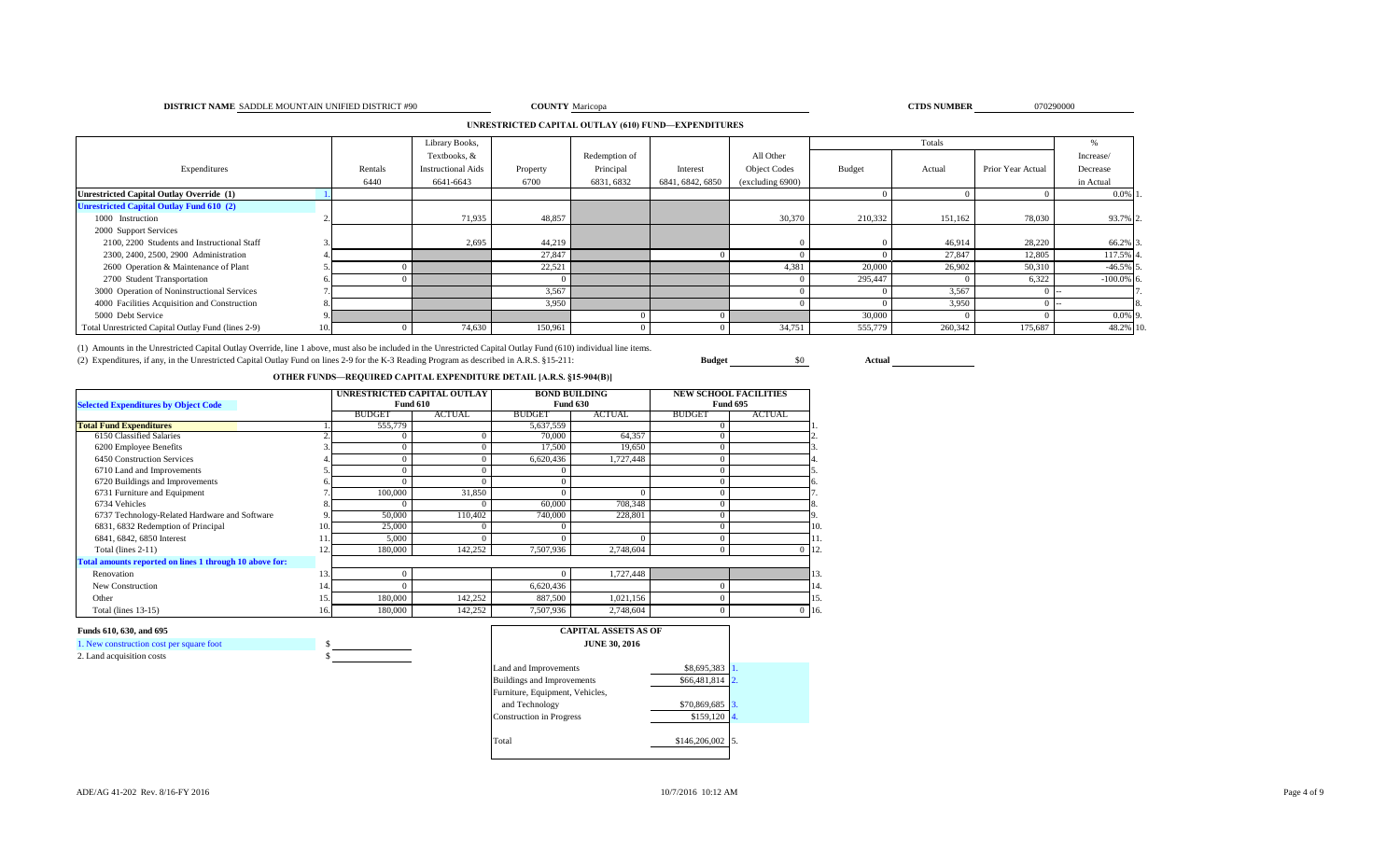### **DISTRICT NAME COUNTY CTDS NUMBER** 070290000 SADDLE MOUNTAIN UNIFIED DISTRICT #90

**COUNTY** Maricopa

# **FEDERAL AND STATE PROJECTS**

|                                                              |     |                     |                | <b>FUND TRANSFERS</b> |                     |               |                    |  |
|--------------------------------------------------------------|-----|---------------------|----------------|-----------------------|---------------------|---------------|--------------------|--|
|                                                              |     | <b>BEGINNING</b>    |                | <b>IN (OUT) 5200</b>  |                     |               | <b>ENDING FUND</b> |  |
|                                                              |     | <b>FUND BALANCE</b> | <b>REVENUE</b> | $(6910 \& 6930)$ (1)  | <b>EXPENDITURES</b> |               | <b>BALANCE</b>     |  |
| <b>FEDERAL PROJECTS</b>                                      |     | <b>ACTUAL</b>       | <b>ACTUAL</b>  | <b>ACTUAL</b>         | <b>BUDGET</b>       | <b>ACTUAL</b> | <b>ACTUAL</b>      |  |
| 100-130 ESEA Title I - Helping Disadvantaged Children        |     | (37, 191)           | 732,615        | (51, 728)             | 1,331,939           | 787,852       | (144, 156)         |  |
| 140-150 ESEA Title II - Prof. Development and Technology     |     | (11,066)            | 20,248         | (689)                 | 46,285              | 19,512        | (11,019)           |  |
| 160 ESEA Title IV - 21st Century Schools                     |     | $\Omega$            | $\mathbf{0}$   | $\overline{0}$        | $\Omega$            | $\Omega$      |                    |  |
| 170-180 ESEA Title V - Promote Informed Parent Choice        |     | $\Omega$            | $\Omega$       | $\Omega$              | $\Omega$            | $\Omega$      |                    |  |
| 190 ESEA Title III - Limited English & Immigrant Students    |     | (46, 615)           | 55,066         | (434)                 | 3,664               | 10.066        | (2,049)            |  |
| 200 ESEA Title VII - Indian Education                        |     |                     |                |                       | $\Omega$            |               |                    |  |
| 210 ESEA Title VI - Flexibility and Accountability           |     |                     | $\Omega$       |                       | $\Omega$            |               |                    |  |
| 220 IDEA Part B                                              |     | (56, 174)           | 220,194        | (14, 198)             | 109,137             | 175,580       | (25,758)           |  |
| 230 Johnson-O'Malley                                         |     |                     |                |                       | $\Omega$            |               | 0.19               |  |
| 240 Workforce Investment Act                                 | 10  |                     |                |                       | $\Omega$            |               | $\Omega$           |  |
| 250 AEA-Adult Education                                      |     |                     |                |                       | $\Omega$            |               | $0$   11           |  |
| 260-270 Vocational Education - Basic Grants                  | 12  | $\Omega$            | 16,726         | (996)                 | 22,855              | 15,731        | $(1)$ 12           |  |
| 280 ESEA Title X - Homeless Education                        | 13  |                     |                |                       | $\Omega$            |               | $\Omega$           |  |
| 290 Medicaid Reimbursement                                   | 14  | 338,532             | 146,438        | $\Omega$              | 175,000             | 72,127        | 412,843            |  |
| 374 E-Rate                                                   | 15  | 171,539             | 82,111         |                       | 110,000             | 134,096       | 119,554            |  |
| 378 Impact Aid                                               | 16  |                     |                |                       | $\Omega$            |               | $\Omega$           |  |
| 300-399 Other Federal Projects (Besides E-Rate & Impact Aid) | 17  | 7,015               | 387            | $\Omega$              | $\Omega$            | 2.176         | 5,226              |  |
| <b>Total Federal Project Funds (lines 1-17)</b>              | 18. | 366,040             | 1,273,785      | (68,045)              | 1,798,880           | 1,217,140     | 354,640 1          |  |
|                                                              |     |                     |                |                       |                     |               |                    |  |
| <b>STATE PROJECTS</b>                                        |     |                     |                |                       |                     |               |                    |  |
| 400 Vocational Education                                     | 19. | 2,425               | 17,087         |                       | 9,679               | 19,184        | 328 19.            |  |
| 410 Early Childhood Block Grant                              | 20  | $\Omega$            | $\Omega$       |                       | $\Omega$            | 0             | $0\,120.$          |  |
| 420 Ext. School Yr. - Pupils with Disabilities               | 21  | $\Omega$            | $\Omega$       |                       | $\Omega$            | $\Omega$      | $0 \vert 21$       |  |
| 425 Adult Basic Education                                    | 22  |                     |                |                       | $\Omega$            |               | $0\vert 22$        |  |
| 430 Chemical Abuse Prevention Programs                       | 23  | $\mathbf{0}$        | $\overline{0}$ |                       | $\Omega$            | $\Omega$      | 0 23               |  |
| 435 Academic Contests                                        | 24  |                     |                |                       | $\Omega$            |               | $0 \; 24$          |  |
| 450 Gifted Education                                         | 25  | $\Omega$            | $\Omega$       |                       | $\Omega$            | $\Omega$      | 0 25               |  |
| 460 Environmental Special Plate                              | 26  | $\Omega$            | $\Omega$       |                       | $\Omega$            |               | $0\,126$           |  |
| 465-499 Other State Projects                                 | 27  | (1,177)             | $\Omega$       |                       | $\Omega$            | $\Omega$      | $(1,177)$ 27.      |  |

# **Total Federal and State Projects (lines 18 and 28)** 29. **29. 29. 29. 20. 29. 20. 20. 20. 20. 20. 20. 367,288 1,290,872 1,308,559 1,308,559 1,236,324 353,791 29.**

(1) In accordance with the USFR Chart of Accounts, the Impact Aid Fund may transfer monies (object code 6930) to the M&O and Teacherage Funds; the Impact Aid Fund may also receive transfers in (5200) from the Impact Aid Re Building and Impact Aid Revenue Bond Debt Service Funds; all other Federal Projects Funds may only make transfers-out to the Indirect Costs Fund (object code 6910) based on an approved indirect cost rate, and may not recei

**Total State Project Funds (lines 19-27)** 28. 28. 2012 28. 2012 28. 2023 28. 2023 28. 2023 28. 2023 28. 2023 28. 2023 28. 2023 28. 2023 28. 2023 28. 2023 28. 2023 28. 2023 28. 2023 28. 2023 28. 2023 28. 2023 28. 2023 28. 2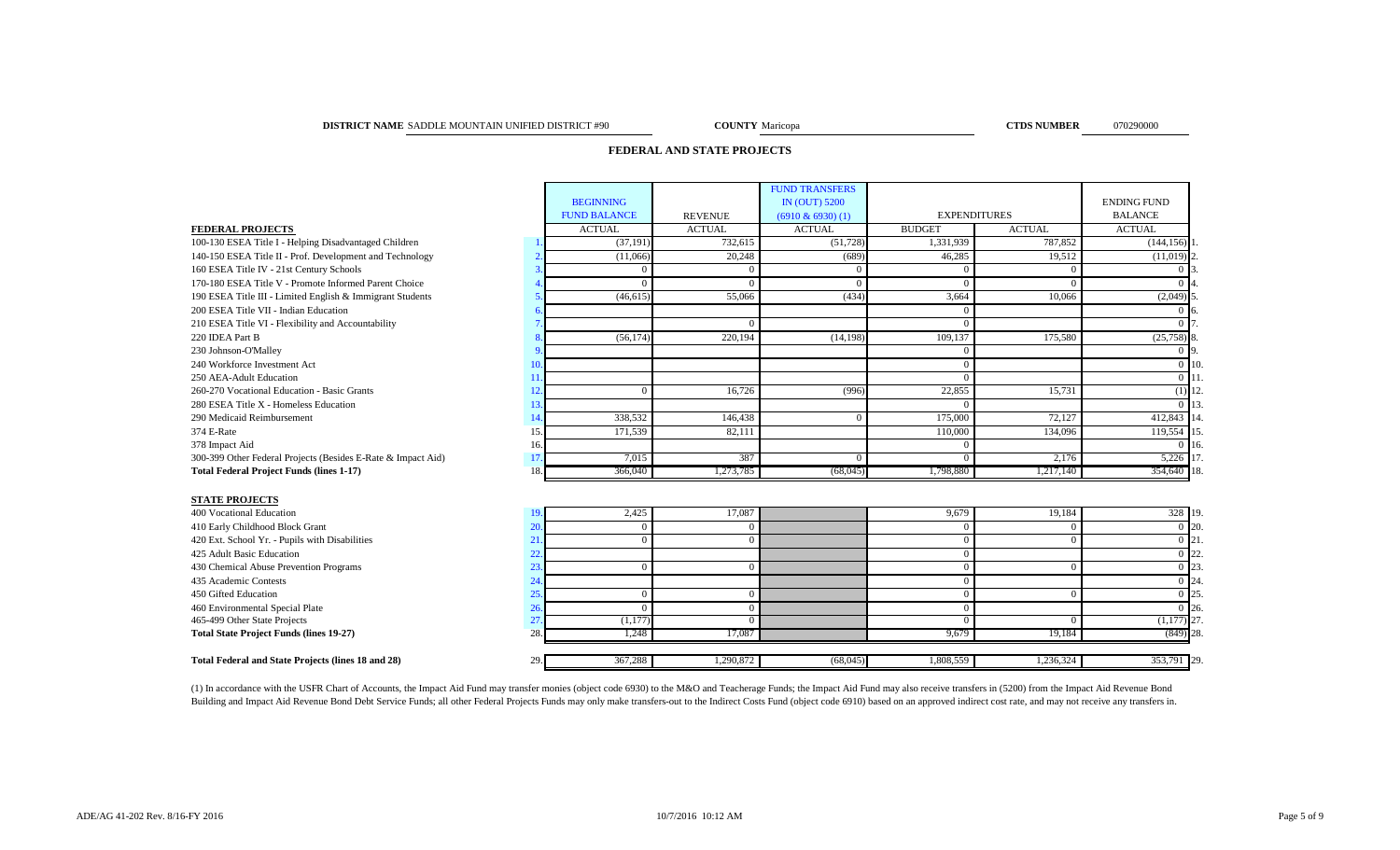|                                                |                     | REVENUES AND OTHER FUND TRANSFERS |                | <b>EXPENDITURES AND OTHER</b>  |                |                    |                                           |               |        |
|------------------------------------------------|---------------------|-----------------------------------|----------------|--------------------------------|----------------|--------------------|-------------------------------------------|---------------|--------|
|                                                | <b>BEGINNING</b>    | <b>FINANCING SOURCES</b>          | IN (OUT)       | <b>FINANCING USES</b>          |                | <b>ENDING FUND</b> |                                           |               |        |
|                                                | <b>FUND BALANCE</b> | (excluding 5200)                  | 5200 (6930)    | (excluding $6910$ and $6930$ ) |                | <b>BALANCE</b>     |                                           |               |        |
| <b>OTHER FUNDS</b>                             | <b>ACTUAL</b>       | <b>ACTUAL</b>                     | <b>ACTUAL</b>  | <b>BUDGET</b>                  | <b>ACTUAL</b>  | <b>ACTUAL</b>      |                                           |               |        |
| 020 Instructional Improvement                  | 70,299              | 84.762                            |                | 160,000                        | 54,041         | 101,020            | <b>Instructional Improvement Fund 020</b> | <b>BUDGET</b> | ACTUAL |
| 050 County, City, and Town Grants              |                     |                                   |                | $\Omega$                       |                | $\overline{0}$     | ixpenditures                              |               |        |
| 071 Structured English Immersion (1)           | 3                   | $\overline{0}$<br>$\Omega$        |                | $\Omega$                       | $\mathbf{0}$   | $\overline{0}$     | <b>Teacher Compensation Increases</b>     | 35,000        |        |
| 072 Compensatory Instruction (1)               |                     | $\overline{0}$<br>$\bf{0}$        |                | $\Omega$                       | $\Omega$       | $\overline{0}$     | <b>Class Size Reduction</b>               | 50,000        | 54,041 |
| 500 School Plant (Lease over 1 year)           | 160<br>5            |                                   |                | 160                            | $\overline{0}$ | 161                | <b>Dropout Prevention Programs</b>        | 25,000        |        |
| 505 School Plant (Lease 1 year or less)        | 206                 |                                   |                | 200                            | $\overline{0}$ | 207                | <b>Instructional Improvement Programs</b> | 50,000        |        |
| 506 School Plant (Sale)                        | 2,367               | 14                                |                | 2,370                          | $\Omega$       | 2,381              | Total Expenditures (lines 1-4)            | 160,000       | 54,041 |
| 515 Civic Center                               | 35,041              | 26,091                            |                | 60,000                         | 29,200         | 31,932             |                                           |               |        |
| 520 Community School                           | 5,071<br>9          | 7,579                             | $\bf{0}$       | 5,000                          | $\mathbf{0}$   | 12,650             |                                           |               |        |
| 525 Auxiliary Operations                       | 30,048<br>10        | 62,250                            |                | 100,000                        | 59,515         | 32,783 10.         |                                           |               |        |
| 526 Extracurricular Activities Fees Tax Credit | 17,297<br>11        | 22,594                            | $\overline{0}$ | 50,000                         | 12,917         | 26,974 11.         |                                           |               |        |
| 530 Gifts and Donations                        | 12<br>601,346       | 33,656                            | $\overline{0}$ | 575,000                        | 34,898         | 600,104 12.        |                                           |               |        |
| 535 Career & Tech. Ed. & Voc. Ed. Projects     | 10,542<br>13        | 1,951                             |                | 50,000                         | 2,705          | 9,788              | 13.                                       |               |        |
| 540 Fingerprint                                | 14                  | 134<br>$\Omega$                   |                | 200                            | 134            | $0\,14.$           |                                           |               |        |
| 545 School Opening                             | 15                  |                                   |                | $\Omega$                       |                | $\Omega$           | 15.                                       |               |        |
| 550 Insurance Proceeds                         | 117,620<br>16       | 19,422                            |                | 125,000                        | 13,720         | 123,322 16.        |                                           |               |        |
| 555 Textbooks                                  | 4,270<br>17         | 25                                |                | 4,500                          | 2,599          | 1,696 17.          |                                           |               |        |
| 565 Litigation Recovery                        | 18<br>11,754        | 332                               |                | 11,750                         | 5,846          | 6,240              | 18.                                       |               |        |
| 570 Indirect Costs                             | 19<br>170,058       | 816                               | 123,045        | 125,000                        | 87,956         | 205,963 19.        |                                           |               |        |
| 575 Unemployment Insurance                     | 20                  |                                   |                | $\Omega$                       |                | $0\,120.$          |                                           |               |        |
| 580 Teacherage                                 | 21                  |                                   |                | $\Omega$                       |                | $0\,21.$           |                                           |               |        |
| 585 Insurance Refund                           | 22<br>20,882        | 120                               |                | 21,000                         | $\Omega$       | 21,002             | 22.                                       |               |        |
| 590 Grants and Gifts to Teachers               | 23<br>34,148        | 2,591                             |                | 35,000                         | 8,598          | 28,141 23.         |                                           |               |        |
| 595 Advertisement                              | 24                  | $\sqrt{ }$                        |                |                                |                |                    |                                           |               |        |
| 596 Joint Technical Education                  | 25<br>69,952        | 91,122                            |                | 100,000                        | 79,207         | 81,867             | 25.                                       |               |        |
| 620 Adjacent Ways                              | 1,527<br>26         | 143                               |                | $\Omega$                       | $\Omega$       | 1,670 26.          |                                           |               |        |
| 630 Bond Building                              | 27<br>7,469,609     | $\Omega$                          |                | 5,637,559                      | 3,095,984      | 4,373,625          | 27.                                       |               |        |
| 639 Impact Aid Revenue Bond Building           | 28                  |                                   |                | $\Omega$                       |                | $0\,128.$          |                                           |               |        |
| 640 School Plant-Special Construction          | 29                  |                                   |                | $\Omega$                       |                | $0\,129.$          |                                           |               |        |
| 650 Gifts and Donations-Capital                | 30<br>23            | $\overline{0}$                    |                | $\overline{0}$                 | $\overline{0}$ | 23 30.             |                                           |               |        |
| 660 Condemnation                               | 31                  |                                   |                | $\Omega$                       |                | 0 31.              |                                           |               |        |
| 665 Energy and Water Savings                   | 32<br>31,978        | $\Omega$                          |                | 32,000                         | $\Omega$       | 31,978             | 32.                                       |               |        |
| 686 Emergency Deficiencies Correction          | 33                  |                                   |                |                                |                |                    | 33.                                       |               |        |
| 691 Building Renewal Grant                     | 34<br>2,680         | 8,428                             |                | 50,000                         | 9,282          | 1,826              | 34.                                       |               |        |
| 695 New School Facilities                      | 35<br>$^{\circ}$    |                                   |                | - 0                            | $\Omega$       | $\Omega$           | 35.                                       |               |        |
| 700 Debt Service                               | 36<br>6,783,594     | 3,180,561                         |                | 3,200,000                      | 7,209,783      | 2,754,372          | 36.                                       |               |        |
| 720 Impact Aid Revenue Bond Debt Service       | 37                  |                                   |                | $\eta$                         |                | 0 37.              |                                           |               |        |
| 850 Student Activities                         | 38.<br>31           | (30)                              |                |                                | $\mathbf{0}$   | 1 38.              |                                           |               |        |
| Other_                                         | 39<br>194           |                                   |                | 2,500,000                      | $\overline{0}$ | 195 39.            |                                           |               |        |
| <b>INTERNAL SERVICE FUNDS 950-989</b>          |                     |                                   |                |                                |                |                    |                                           |               |        |
| 9_Self Insurance                               |                     |                                   |                | $\Omega$                       |                | $\Omega$           |                                           |               |        |
| 955 Intergovernmental Agreements               | 12,679              | 2,530                             |                | 12,500                         | 350            | 14,859             |                                           |               |        |
| 9 <sup>O</sup> PEB                             | 3                   |                                   |                | $\Omega$                       |                | $\overline{0}$     |                                           |               |        |
| $9-$                                           |                     |                                   |                | $\overline{0}$                 |                | $\overline{0}$     |                                           |               |        |
|                                                |                     |                                   |                |                                |                |                    |                                           |               |        |

| <b>Instructional Improvement Fund 020</b> | <b>BUDGET</b> | <b>ACTUAL</b> |               |
|-------------------------------------------|---------------|---------------|---------------|
| Expenditures                              |               |               |               |
| <b>Teacher Compensation Increases</b>     | 35,000        |               |               |
| <b>Class Size Reduction</b>               | 50,000        | 54,041        | $\mathcal{L}$ |
| <b>Dropout Prevention Programs</b>        | 25,000        |               |               |
| <b>Instructional Improvement Programs</b> | 50,000        |               |               |
| Total Expenditures (lines 1-4)            | 160,000       | 54.04         |               |

(1) Actual Revenues and Actual Expenditures should agree with Supplement, page 3, Fund 071—line 13 and Fund 072—line 26.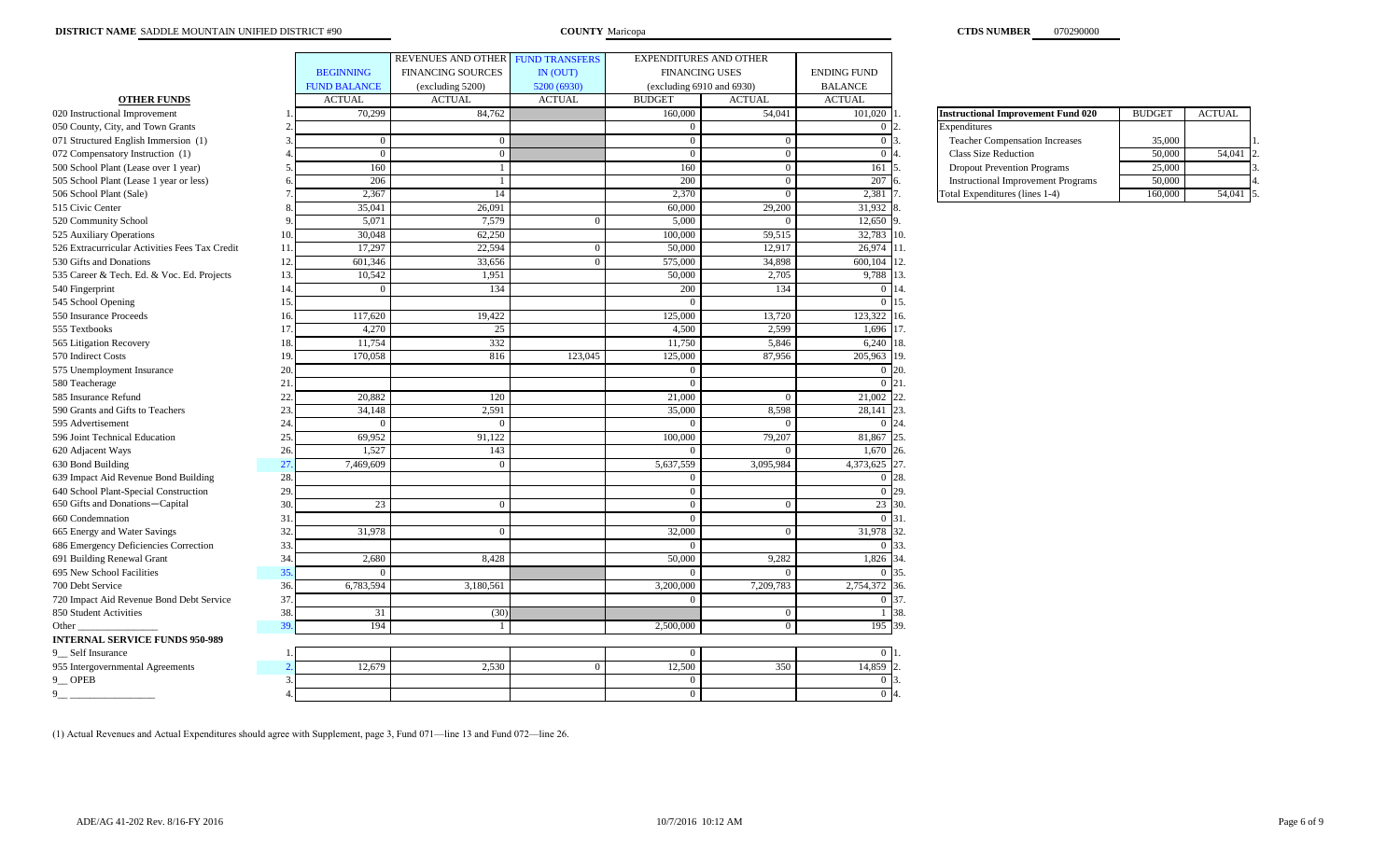**COUNTY** Maricopa

# A. Bonds and Short-term Debt E. Total salaries and benefits expenditures related to an agreement with Department 1. Bonds Outstanding, July 1, 2015 **825,000 1.** S25,000,000 1. of Labor to settle a decision based on the Fair Labor Standards Act \$ 2. Bonds issued during FY 2016 (Object 5110) 3. Bonds retired during FY 2016 (Object 6831) 4,775,000 4. Bonds Outstanding, June 30, 2016 \$20,225,000 5. Short-term Debt Outstanding, July 1, 2015 **\$1,513,000** \$1,513,000 \$1,513,000 \$1.513,000 \$1.513,000 \$1.513,000 \$1.513,000 \$1.513,000 \$1.513,000 \$1.513,000 \$1.513,000 \$1.513,000 \$1.513,000 \$1.513,000 \$1.513,000 \$1.513,000 6. Short-term Debt Outstanding, June 30, 2016 **1998 1998 1998 1998 1999 1999 1999 1999 1999 1999 1999 1999 1999 1999 1999 1999 1999 1999 1999 1999 1999 1999 1999 1999 1999** B. District Assessed Valuation and Other District Information 1. FY 2016 Assessed Valuations and Tax Rates a. Primary \$781,996,778 Tax Rate 1.0071 b. Secondary **\$781,996,778** Tax Rate 0.4150 2. Number of Schools 3<br>3. Actual Days in Session 150 3. Actual Days in Session 4. Area of School District (Square Miles) 550  **(Report this WHETHER OR NOT district changed boundaries in FY 2016)** C. County Approved Liabilities incurred in excess of Unrestricted district budget (A.R.S. §15-907) M & O Capital Outlay 1. Destruction or damage 2. Excessive/unexpected legal expenses 2. 3. Mitigation or removal of health or safety hazard

# D. Current Expenditures by Category

| 1. Classroom Instruction excl. Supplies (Function 1000, except line 2 amount)    | \$5,203,119  |
|----------------------------------------------------------------------------------|--------------|
| 2. Classroom Supplies (Function 1000, Object Code 6600)                          | \$431,572    |
| 3. Administration ( <i>Functions 2300, 2400, 2500, &amp; 2900</i> )              | \$1,348,493  |
| 4. Support Services—Students <i>(Function 2100)</i>                              | \$734,800    |
| 5. All Other Support Services & Operations ( <i>Functions 2200, 2600, 2700</i> , |              |
| 3100, & 3400)                                                                    | \$5,029,890  |
| 6. Total Current Expenditures                                                    | \$12,747,874 |

Rewards, Discounts, Incentives, and Other Financial Consideration Received from Credit Card Companies (A.R.S. §35-391)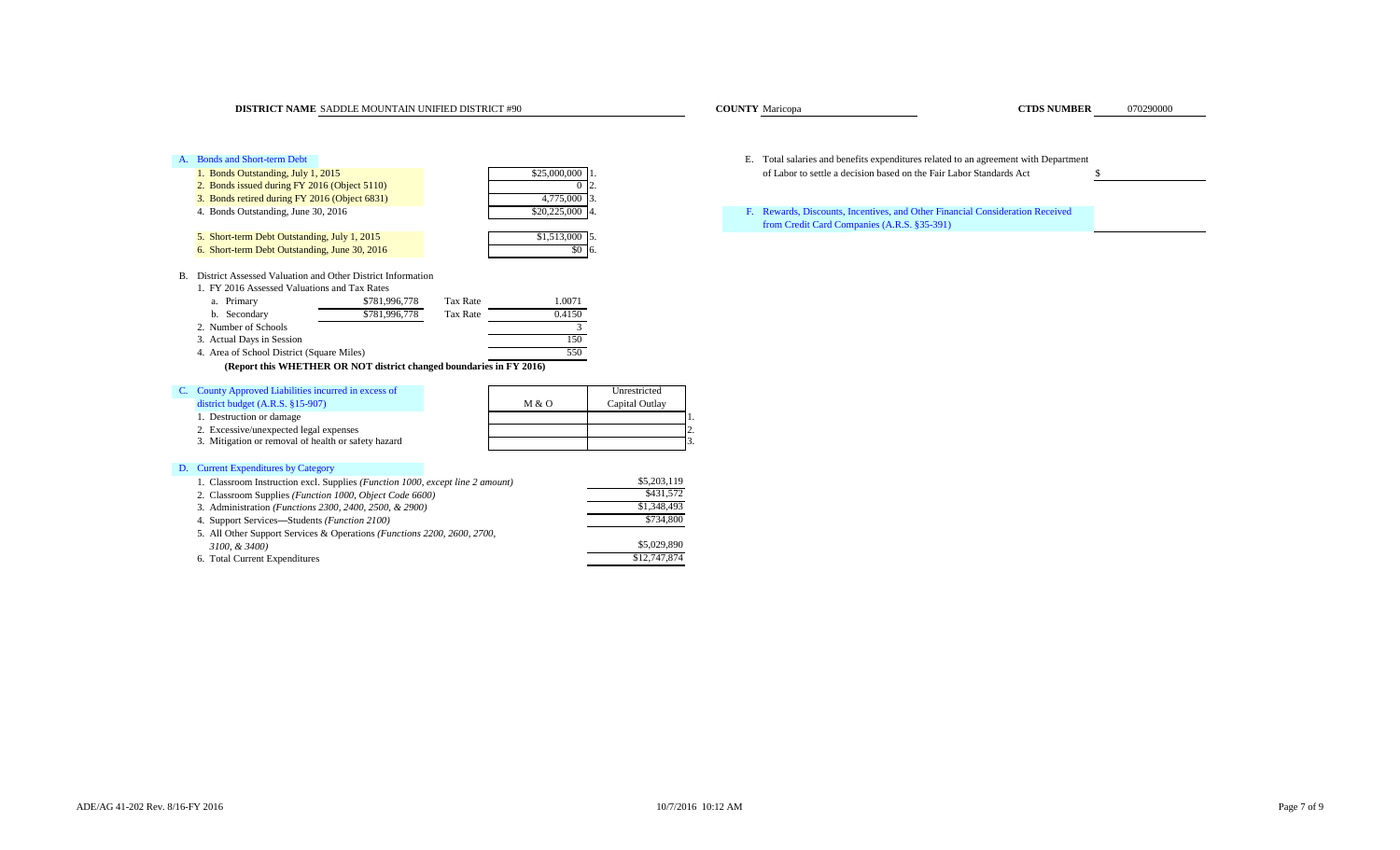# **A. ENROLLMENT OF GIFTED PUPILS BY GRADE (A.R.S. §15-779.02)**

| Areas of Identification [A.R.S. $\S 15-203(A)(15)$ ] | GRADE |  |  |  |  |  |  |  |    |     |  |             |
|------------------------------------------------------|-------|--|--|--|--|--|--|--|----|-----|--|-------------|
|                                                      |       |  |  |  |  |  |  |  |    | 10- |  | TOTAL       |
| 1. Quantitative Reasoning                            |       |  |  |  |  |  |  |  |    |     |  | $\angle$ 1' |
| 2. Verbal Reasoning                                  |       |  |  |  |  |  |  |  |    |     |  | 13   2.     |
| 3. Nonverbal Reasoning                               |       |  |  |  |  |  |  |  |    |     |  | 16 I3       |
| 4. Total Duplicated Enrollment (lines 1-3)           |       |  |  |  |  |  |  |  | 10 |     |  | 51 14       |

|                                                      | PROGRAM       | PROGRAM                |      |                                             | GIFTED PUPILS (ELEMENTARY, SECONDARY, AND TOTAL)                                    |               |               |                             |       |     |
|------------------------------------------------------|---------------|------------------------|------|---------------------------------------------|-------------------------------------------------------------------------------------|---------------|---------------|-----------------------------|-------|-----|
|                                                      | 200           | 200                    |      |                                             | Actual Expenditures for all Gifted Programs:                                        |               |               |                             |       |     |
|                                                      | <b>BUDGET</b> | <b>ACTUAL</b>          |      |                                             | $K-8$ \$                                                                            |               |               |                             |       |     |
| 1. Autism                                            | 355,465       | 396,994                |      |                                             | $9-12$ \$                                                                           |               |               |                             |       |     |
| 2. Emotional Disability                              | 154,376       | $172,412$ <sup>2</sup> |      |                                             | Total                                                                               |               |               |                             |       |     |
| 3. Hearing Impairment                                | 22,401        | 25,018                 |      |                                             |                                                                                     |               |               |                             |       |     |
| 4. Other Health Impairments                          | 61,604        | 68,801                 |      | <b>D. EXPENDITURES FOR AUDIT SERVICES</b>   |                                                                                     |               |               |                             |       |     |
| 5. Specific Learning Disability                      | 269,257       | $300,714$ 5.           |      |                                             |                                                                                     | <b>BUDGET</b> | <b>ACTUAL</b> |                             |       |     |
| 6. Mild, Moderate, or Severe Intellectual Disability | 111,977       | 125,059                | -16. | 1. Nonfederal Audit Expenditures - M&O Fund | 6350<br>28,100                                                                      | 26,500 1      |               |                             |       |     |
| 7. Multiple Disabilities                             | 196.014       | 218,914 7              |      | 2. Federal Audit Expenditures - All Funds   | 6330                                                                                |               |               |                             |       |     |
| 8. Multiple Disabilities with Severe Sensory Impair. | 39,202        | 43,782 8.              |      |                                             |                                                                                     |               |               |                             |       |     |
| 9. Orthopedic Impairment                             | 15,957        | $17,821$ 9.            |      |                                             |                                                                                     |               |               |                             |       |     |
| 10. Developmental Delay                              | 33,935        | 37,900                 | 10.  |                                             | E. MAINTENANCE AND OPERATION FUND EXPENDITURES FOR PERFORMANCE PAY (A.R.S. §15-920) |               |               |                             |       |     |
| 11. Preschool Severe Delay                           | 64,867        | 72,445 11.             |      | Actual Expenditures made in FY 2016         |                                                                                     |               |               |                             |       |     |
| 12. Speech/Language Impairment                       | 112,817       | 125,997                | 112. |                                             |                                                                                     |               |               |                             |       |     |
| 13. Traumatic Brain Injury                           |               |                        | 13.  |                                             |                                                                                     |               |               |                             |       |     |
| 14. Visual Impairment                                | 27,999        | $31,270$   14.         |      | <b>F. TUITION</b>                           |                                                                                     |               |               | <b>Tuition Expenditures</b> |       |     |
| 15. Subtotal (lines 1-14)                            | 1,465,871     | 1,637,127              | 115. |                                             |                                                                                     |               |               |                             |       |     |
| 16. Gifted Education                                 | 2,048         |                        | 16.  | <b>Type 03 Districts Only</b>               |                                                                                     | Operations    | Capital       | Debt                        | Total |     |
| 17. Remedial Education                               |               |                        |      | 1. Tuition to Other Arizona Districts       |                                                                                     |               |               |                             |       |     |
| 18. ELL Incremental Costs                            | 8,000         | 1,923   18             |      |                                             | for high school students only (objects $6561 & 6565$ )                              |               |               |                             |       |     |
| 19. ELL Compensatory Instruction                     |               |                        | 19.  | 2. Tuition to Other Arizona Districts       |                                                                                     |               |               |                             |       |     |
| 20. Vocational and Technological Education           | 170,000       | 217,936 20.            |      |                                             | for all other students (objects 6561)                                               |               |               |                             |       |     |
| 21. Career Education                                 |               |                        |      | 3. Tuition to Out-of-State Districts        |                                                                                     |               |               |                             |       |     |
| 22. Total (lines 15-21)                              | 1,645,919     | 1,856,986 22.          |      |                                             | for high school students only (objects $6562 \& 6565$ )                             |               |               |                             |       | 0I: |

# **B. M&O SPECIAL EDUCATION PROGRAMS BY TYPE C. MAINTENANCE AND OPERATION FUND EXPENDITURES FOR**

**EIFTED PUPILS (ELEMENTARY, SECONDARY, AND TOTAL) GIFTED PUPILS (ELEMENTARY, SECONDARY, AND TOTAL)** 

|          | Actual Expenditures for all Gifted Programs:        |   |  |
|----------|-----------------------------------------------------|---|--|
| ۹L       | $K-8$                                               | S |  |
| ,994     | $9 - 12$<br>1.                                      |   |  |
| ,412     | Total<br>2.                                         |   |  |
| ,018     | 3.                                                  |   |  |
| ,801     | <b>D. EXPENDITURES FOR AUDIT SERVICES</b><br>4.     |   |  |
| ,714     | 15.                                                 |   |  |
| ,059     | 1. Nonfederal Audit Expenditures - M&O Fund<br>6.   |   |  |
| ,914     | 2. Federal Audit Expenditures - All Funds<br>7.     |   |  |
| ,782     | 8.                                                  |   |  |
| ,821     | 9.                                                  |   |  |
| ,900     | <b>E. MAINTENANCE AND OPERATION FUND EXP</b><br>10. |   |  |
| ,445     | Actual Expenditures made in FY 2016<br>11.          |   |  |
| ,997     | 12.                                                 |   |  |
| $\Omega$ | 13.                                                 |   |  |

# 10. E. MAINTENANCE AND OPERATION FUND EXPENDITURES FOR PERFORMANCE PAY (A.R.S. §15-920)

 4. Tuition to Out-of-State Districts for all other students (objects 6562)

### **Non-Type 03 Districts**

- 5. Tuition to Other Arizona Districts (object 6561)
- 6. Tuition to Out-of-State Districts (object 6562)
- **All Districts**
- 7. Tuition to Private Schools (object 6563)
- 8. Tuition to Ed Services\Coops\IGAs (object 6564)
- 9. Tuition Other (object 6569) (1)
- 10. Total (lines 1-9)

|            |         | <b>Tuition Expenditures</b> |       |    |
|------------|---------|-----------------------------|-------|----|
| Operations | Capital | Debt                        | Total |    |
|            |         |                             | €     | 1. |
|            |         |                             | 0     | 2. |
|            |         |                             | 0     | 3. |
|            |         |                             |       | 4. |



| 0 <sub>17</sub><br>$\overline{\phantom{a}}$ |    |  |
|---------------------------------------------|----|--|
| 0 8.                                        |    |  |
| 09.                                         |    |  |
| $\overline{0}$ 10                           | J. |  |

(1) Tuition paid to the State and other governmental organizations, such as the Arizona School for the Deaf and Blind, as reimbursement for providing specialized instructional services to students residing within the boundaries of the paying district.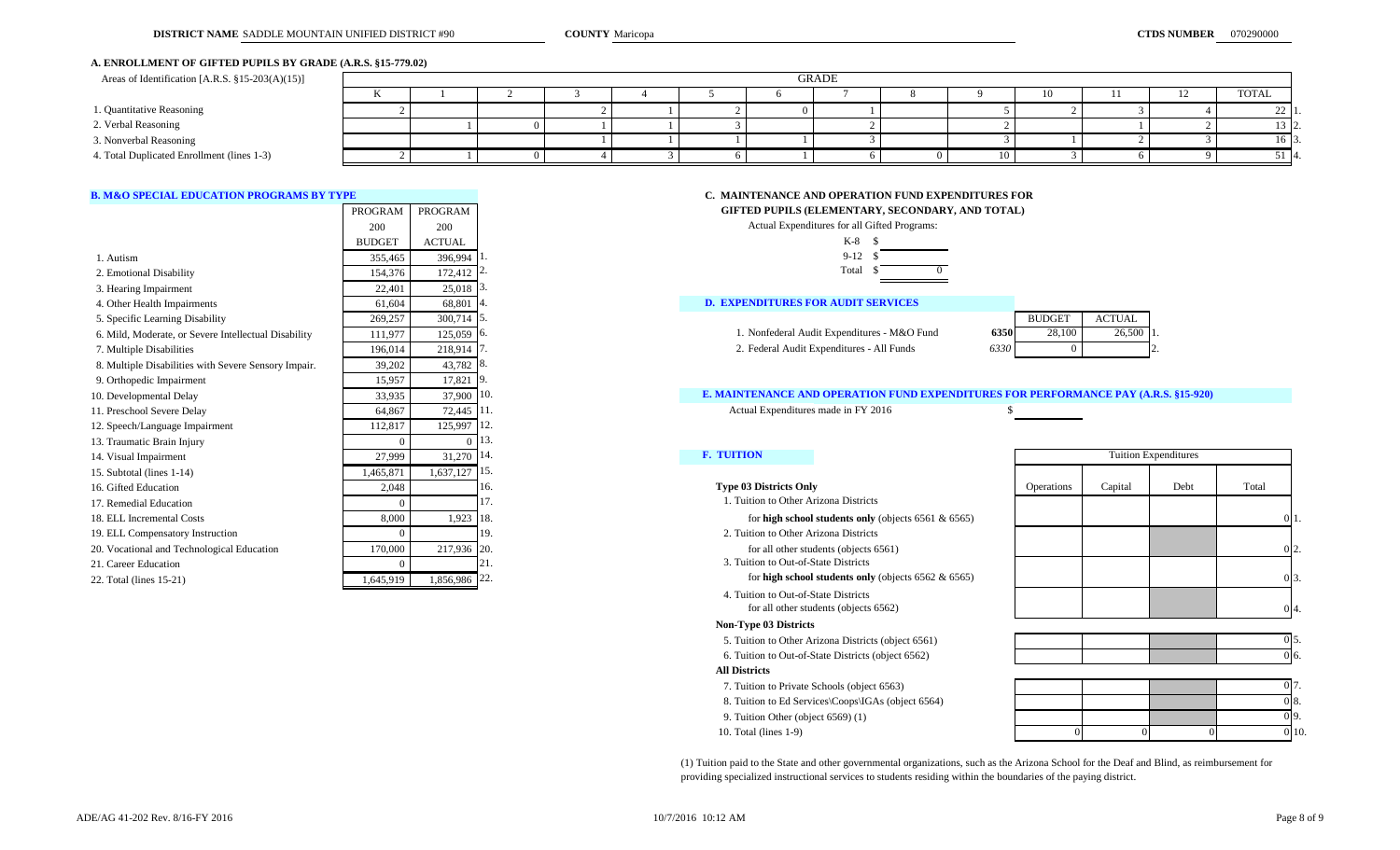# **ADDITIONAL INFORMATION FOR NATIONAL PUBLIC EDUCATION FINANCIAL SURVEY REPORTING**

|                                              |     |          | <b>Programs 100-600</b> |             |          |           |               |           |               |             |               | <b>Programs 700-900</b> |               |         |
|----------------------------------------------|-----|----------|-------------------------|-------------|----------|-----------|---------------|-----------|---------------|-------------|---------------|-------------------------|---------------|---------|
|                                              |     |          |                         | Purchased   |          |           |               | Judgments |               |             |               |                         |               |         |
|                                              |     |          | Employee                | Services    |          |           |               | Against a | Redemption of | Interest    |               | All                     |               |         |
| <b>Funds 020-799</b>                         |     | Salaries | Benefits                | 6300, 6400. | Supplies | Property  | Dues and Fees | District  | Principal     | 6841, 6842, | Miscellaneous | <b>Object Codes</b>     | <b>Total</b>  |         |
|                                              |     | 6100     | 6200                    | 6500        | 6600     | 6700      | 6810          | 6820      | 6831, 6832    | 6850        | 6890          | (excluding 6900)        |               |         |
| 1000 Instruction                             |     | 218,669  | 71,015                  | 25,761      | 278,655  | 305,264   | 42,042        |           |               |             | 15,207        |                         | 956,613       |         |
| 2000 Support Services                        |     |          |                         |             |          |           |               |           |               |             |               |                         |               |         |
| 2100 Students                                |     | 153,617  | 48,248                  | 3,439       | 24,567   | 14,636    | 3,281         |           |               |             | 4,090         |                         | 251,878 2     |         |
| 2200 Instructional Staff                     |     | 267,265  | 81,346                  | 137,063     | 27,869   | 31,320    | 7,792         |           |               |             | $\Omega$      | $\Omega$                | 552,655       |         |
| 2300 General Administration                  |     |          |                         | 8,837       | 283      | 5,756     | 2,750         |           |               |             | 210           |                         | 17,836 4      |         |
| 2400 School Administration                   |     | 9,754    | 2,539                   | 647         |          | 14,660    |               |           |               |             |               |                         | 27,600 5      |         |
| 2500, 2900 Central Services, Other           |     | 875      | 21,690                  | 76,033      | 2,546    | 34,854    | 8,405         |           |               |             | 5,183         |                         | 149,586 6     |         |
| 2600 Operation and Maintenance of Plant      |     | 39,070   | 11,182                  | ,398,243    | 7,289    | 56,991    |               |           |               |             |               |                         | 1,512,775     |         |
| 2700 Student Transportation                  |     | 6,958    | 2,214                   | 540         | (162)    | 713,782   | 9,591         |           |               |             |               |                         | 732,923 8     |         |
| 3000 Operation of Noninstructional Services  |     |          |                         |             |          |           |               |           |               |             |               |                         |               |         |
| 3100 Food Service Operations                 |     | 39,932   | 14,464                  | 585,434     | 5,658    | 5,576     |               |           |               |             |               |                         | 651,064 9     |         |
| 3200 Enterprise Operations                   | 10. |          |                         |             |          |           |               |           |               |             |               |                         |               | $0$ 10. |
| 3300 Community Services Operations           |     |          |                         |             |          |           |               |           |               |             |               | 675                     | 675 11        |         |
| 3400 Bookstore Operations                    | 12  |          |                         |             |          |           |               |           |               |             |               |                         |               | $0\,12$ |
| 4000 Facilities Acquisition and Construction | 13. |          |                         | 727,330     |          | 3,950     |               |           |               |             |               |                         | 731,280 1     |         |
| 5000 Debt Service                            |     |          |                         |             |          |           |               |           |               |             |               |                         | $0 \mid 14$ . |         |
| Total (lines 1-14)                           |     | 736,140  | 252,698                 | 2,963,327   | 346,705  | 1,186,789 | 73,861        |           |               |             | 24,690        | 675                     | 5,584,885 15. |         |

|                                                                    |                           | Certified                                                |                          |                                                          | <b>Property</b> | <b>All Other</b> |                |
|--------------------------------------------------------------------|---------------------------|----------------------------------------------------------|--------------------------|----------------------------------------------------------|-----------------|------------------|----------------|
|                                                                    | <b>Certified Teachers</b> | Substitutes                                              | <b>Contract Teachers</b> | <b>Funds 020-799</b>                                     | 6700            | (excluding 6900) | <b>Total</b>   |
|                                                                    |                           | $(in Object 6100)$ $(in Object 6100)$ $(in Object 6300)$ |                          | 1. Program 700                                           |                 |                  |                |
| 1. Regular Education (Programs 100, 280, 520, and 550)             | 2.547.106                 | 109.223                                                  |                          | 2. Program 800                                           |                 |                  |                |
| 2. Special Education (Programs 200-230, 250, and 300-399)          | 427.287                   | 4.180                                                    |                          | 3. Program 900                                           |                 | 2.922            | 2.922          |
| 3. Vocational Education (Programs 270 and 540)                     | 153.912                   | 3.230                                                    |                          | 4. Total (lines 1-3)                                     |                 | 2.92             | Check cell M26 |
| 4. Other Programs (Programs 240, 260, 265, 510-515 and 530)        | 1.060                     |                                                          |                          |                                                          |                 |                  |                |
| 5. Cocurricular Activities, Athletics, and Other (Program 600-630) | 56,544                    |                                                          |                          | <b>Property Detail for Function 4000 (Funds 020-799)</b> |                 |                  |                |

# **Other Items (All Funds)**

| Textbooks (Function 1000, Object 6640) | 87,418 6.          | 672'<br>$\sqrt{2}$<br>$3.6/30$ Equipment |         |
|----------------------------------------|--------------------|------------------------------------------|---------|
| 7. Number of FTE-Certified Teachers    | $\circ$ $\prime$ . | 4. Total (lines 1                        |         |
| 8. Number of FTE-Contract Teachers     | -18.               | 5.6450 Construction                      | 022,669 |

# **Utilities and Energy Detail (Only Function 2600) Technology (All Functions)**

| 1.6410-6411 Utility Services | 30576  |  |
|------------------------------|--------|--|
| 2.6620-6629 Energy           | 582762 |  |

# **Teacher Salaries (All Funds, Function 1000) Programs 700-900 Expenditure Detail (Funds 020-799)**

|                      | <b>Property</b> | All Other        |                       |
|----------------------|-----------------|------------------|-----------------------|
| <b>Funds 020-799</b> | 6700            | (excluding 6900) | Total                 |
| 1. Program 700       |                 |                  |                       |
| 2. Program 800       |                 |                  |                       |
| 3. Program 900       |                 | 2.922            | 2.922<br>13.          |
| 4. Total (lines 1-3) |                 | 2.922            | Check cell M26<br>14. |

# **Froperty Detail for Function 4000 (Funds 020-799)**

| 1.6710 Land and Improvements      |            |  |
|-----------------------------------|------------|--|
| 2.6720 Buildings and Improvements |            |  |
| 3.6730 Equipment                  | $3.950$ 3. |  |
| 4. Total (lines $1-3$ )           | $3,950$ 4. |  |
| 5.6450 Construction               | 622.669    |  |

| $30576$ 1. | 1.6650 Supplies–Technology-Related                                    | 88324 1.  |  |
|------------|-----------------------------------------------------------------------|-----------|--|
| 582762 2.  | 2. 6737-38 Technology-Related Hardware & Software (less than \$5,000) | 373499 2. |  |
|            | 3. Subtotal (Lines 1-2)                                               | 461823 3. |  |
|            | 4. 6739 Technology-Related Hardware & Software (\$5,000 or more)      | 23079 4.  |  |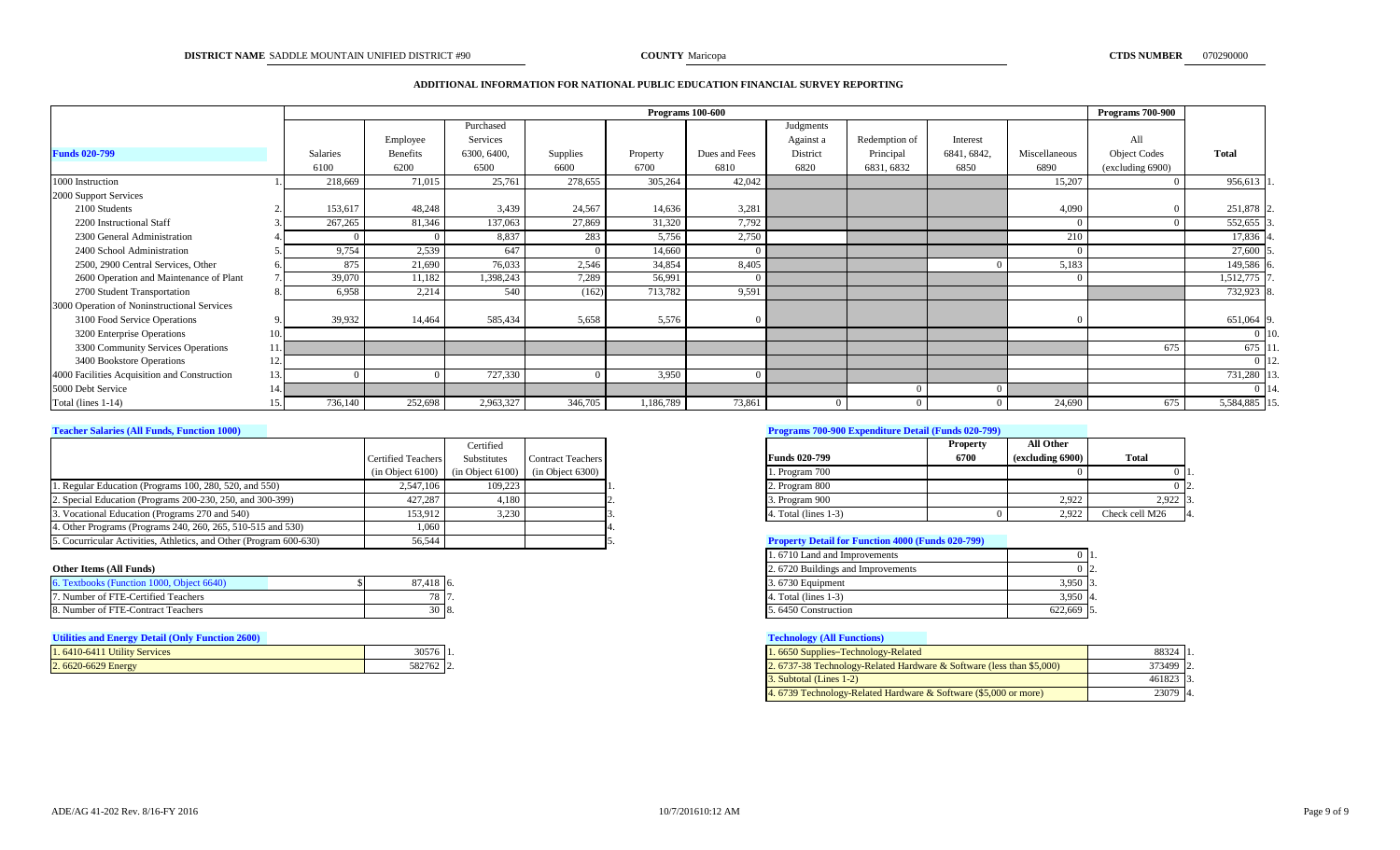|                                                                                                       | SUMMARY OF SCHOOL DISTRICT ANNUAL FINANCIAL REPORT |                         |                                  |                              | <b>CTDS NUMBER</b>       | 070290000            |
|-------------------------------------------------------------------------------------------------------|----------------------------------------------------|-------------------------|----------------------------------|------------------------------|--------------------------|----------------------|
| I certify that the Annual Financial Report of                                                         | District,                                          |                         |                                  | Avg. Daily Membership        | 2015                     | 2016                 |
| County, for fiscal year 2016 was approved by the Governing Board on _____________, 2016, and that the |                                                    |                         |                                  |                              |                          |                      |
|                                                                                                       |                                                    |                         |                                  | Attending                    | 1,372                    | 1,431.499            |
|                                                                                                       |                                                    |                         |                                  |                              |                          |                      |
| telephone ________________, during normal business hours.                                             |                                                    |                         |                                  | 2016 Tax Rates:              | Primary                  | Secondary            |
|                                                                                                       |                                                    |                         |                                  |                              | 1.0071                   | 0.4150               |
| ADE/AG 41-202S Rev. 8/16-FY 2016                                                                      |                                                    |                         | President of the Governing Board |                              |                          |                      |
|                                                                                                       |                                                    | Revenues and Other      |                                  |                              | Actual Expenditures and  |                      |
|                                                                                                       | <b>Beginning</b>                                   | <b>Financing Source</b> | <b>Fund Transfers</b>            |                              | Other Financing Uses     | Ending               |
| Fund/Program                                                                                          | <b>Fund Balance</b>                                | (Excl. Transfers)       | In $(Out)$                       | <b>Budgeted Expenditures</b> | (Excl. Transfers)        | Fund Balance         |
| <b>Regular Education</b>                                                                              |                                                    |                         |                                  | 7,049,846                    | 6.163.318                |                      |
| <b>Special Education</b>                                                                              |                                                    |                         |                                  | 1,645,919                    | 1,856,986                |                      |
| Pupil Transportation                                                                                  |                                                    |                         |                                  | 695,000                      | 615.635                  |                      |
| Desegregation                                                                                         |                                                    |                         |                                  | $\mathbf{0}$                 | $\bf{0}$                 |                      |
| Special K-3 Program Override                                                                          |                                                    |                         |                                  | $\overline{0}$               | $\overline{0}$           |                      |
| <b>Dropout Prevention Programs</b>                                                                    |                                                    |                         |                                  | $\overline{0}$               | $\overline{0}$           |                      |
| Joint Career & Tech. Ed. & Voc. Ed. Center<br>K-3 Reading Program                                     |                                                    |                         |                                  | $\overline{0}$               | $\overline{0}$           |                      |
| Maintenance and Operation Total                                                                       |                                                    |                         | $\mathbf{0}$                     | 55,645<br>9,446,410          | 45,123<br>8,681,062      |                      |
| Classroom Site Funds                                                                                  | 317,866<br>198,396                                 | 9,584,834<br>574,966    |                                  | 1,000,330                    | 467,146                  | 1,221,638<br>306,216 |
| <b>Instructional Improvement</b>                                                                      | 70,299                                             | 84,762                  |                                  | 160,000                      | 54,041                   | 101,020              |
| <b>Unrestricted Capital Outlay</b>                                                                    | 437,572                                            | 162,589                 | $\overline{0}$                   | 555,779                      | 260,342                  | 339,819              |
| <b>Adjacent Ways</b>                                                                                  | 1,527                                              | 143                     | $\overline{0}$                   | $\mathbf{0}$                 | $\overline{0}$           | 1,670                |
| <b>Bond Building</b>                                                                                  | 7,469,609                                          | $\overline{0}$          | $\overline{0}$                   | 5,637,559                    | 3,095,984                | 4,373,625            |
| <b>Other Capital Funds</b>                                                                            | 31,978                                             | $\overline{0}$          | $\overline{0}$                   | 32,000                       | $\overline{0}$           | 31,978               |
| New School Facilities                                                                                 | $\mathbf{0}$                                       | $\overline{0}$          |                                  | $\mathbf{0}$                 | $\mathbf{0}$             |                      |
| <b>Federal Projects</b>                                                                               | 366,040                                            | 1,273,785               | (68,045)                         | 1,798,880                    | 1,217,140                | 354,640              |
| <b>State Projects</b>                                                                                 | 1,248                                              | 17,087                  |                                  | 9,679                        | 19,184                   | (849)                |
| County, City, and Town Grants                                                                         | $\mathbf{0}$                                       | 0                       | $\overline{0}$                   | $\boldsymbol{0}$             | 0                        | $\Omega$             |
| Structured English Immersion                                                                          | 0                                                  | $\overline{0}$          |                                  | $\overline{0}$               | $\overline{0}$           | $\overline{0}$       |
| Compensatory Instruction                                                                              | $\mathbf{0}$                                       | $\mathbf{0}$            |                                  | $\overline{0}$               | $\overline{0}$           | $\overline{0}$       |
| <b>School Plant Funds</b>                                                                             | 2,733                                              | 16                      | $\overline{0}$                   | 2,730                        | $\overline{0}$           | 2,749                |
| Food Service                                                                                          | 157,478                                            | 696,498                 | (55,000)                         | 800,000                      | 647,649                  | 151,327              |
| Civic Center                                                                                          | 35,041                                             | 26,091                  | $\overline{0}$                   | 60,000                       | 29,200                   | 31,932               |
| <b>Community School</b>                                                                               | 5,071                                              | 7,579                   | $\overline{0}$                   | 5,000                        | $\overline{0}$           | 12,650               |
| <b>Auxiliary Operations</b>                                                                           | 30,048                                             | 62,250                  | $\overline{0}$                   | 100,000                      | 59,515                   | 32,677               |
| <b>Extracurricular Activities Fees</b>                                                                | 17,297                                             | 22,594                  | $\overline{0}$                   | 50,000                       | 12,917                   | 26,974               |
| <b>Gifts and Donations</b>                                                                            | 601,369                                            | 33,656                  | $\overline{0}$                   | 575,000                      | 34,898                   | 600,104              |
| Career & Tech. Ed. & Voc. Ed. Projects                                                                | 10,542                                             | 1,951                   | $\overline{0}$                   | 50,000                       | 2,705                    | 9,788                |
| Fingerprint                                                                                           | 0                                                  | 134                     | $\overline{0}$                   | 200                          | 134                      |                      |
| <b>School Opening</b>                                                                                 | $\mathbf{0}$                                       | $\bf{0}$                | $\overline{0}$                   | $\mathbf{0}$                 | $\theta$                 |                      |
| <b>Insurance Proceeds</b>                                                                             | 117,620                                            | 19,422                  | $\overline{0}$                   | 125,000                      | 13,720                   | 123,322              |
| <b>Textbooks</b>                                                                                      | 4,270                                              | 25                      | $\overline{0}$                   | 4,500                        | 2,599                    | 1,696                |
| <b>Litigation Recovery</b>                                                                            | 11,754                                             | 332                     | $\overline{0}$                   | 11,750                       | 5,846                    | 6,240                |
| <b>Indirect Costs</b><br><b>Unemployment Insurance</b>                                                | 170,058                                            | 816<br>$\overline{0}$   | 123,045                          | 125,000                      | 87,956<br>$\overline{0}$ | 205,963              |
| Teacherage                                                                                            | $\mathbf{0}$<br>$\mathbf{0}$                       | $\overline{0}$          | $\mathbf{0}$<br>$\overline{0}$   | $\mathbf{0}$<br>$\mathbf{0}$ | $\overline{0}$           |                      |
| <b>Insurance Refund</b>                                                                               | 20,882                                             | 120                     | $\overline{0}$                   | 21,000                       | $\overline{0}$           | 21,002               |
| 7<br>Grants and Gifts to Teachers                                                                     | 34,148                                             | 2,591                   | v                                | 35,000                       | 8,598                    | 28,141               |
| Advertisement                                                                                         | $\overline{0}$                                     | $\overline{0}$          | $\overline{0}$                   | $\overline{0}$               | $\overline{0}$           | $\overline{0}$       |
| Joint Technical Education                                                                             | 69,952                                             | 91,122                  | $\overline{0}$                   | 100,000                      | 79,207                   | 81,867               |
| Impact Aid Revenue Bond Building                                                                      | $\overline{0}$                                     | $\overline{0}$          | $\overline{0}$                   | $\overline{0}$               | $\overline{0}$           |                      |
| Debt Service                                                                                          | 6,783,594                                          | 3,180,561               | $\overline{0}$                   | 3,200,000                    | 7,209,783                | 2,754,372            |
| <b>Emergency Deficiencies Correction</b>                                                              | $\overline{0}$                                     | $\mathbf{0}$            | $\overline{0}$                   | $\overline{0}$               | $\overline{0}$           |                      |
| <b>Building Renewal Grant</b>                                                                         | 2,680                                              | 8,428                   | $\overline{0}$                   | 50,000                       | 9,282                    | 1,826                |
| Impact Aid Rev. Bond Debt Service                                                                     | $\overline{0}$                                     | $\overline{0}$          | $\overline{0}$                   | $\overline{0}$               | $\overline{0}$           | $\Omega$             |
| <b>Student Activities</b>                                                                             | 31                                                 | (30)                    |                                  |                              | $\overline{0}$           |                      |
| Self-Insurance                                                                                        | $\mathbf{0}$                                       | $\mathbf{0}$            | $\overline{0}$                   | $\overline{0}$               | $\overline{0}$           | $\overline{0}$       |
| <b>Intergovernmental Agreements</b>                                                                   | 12,679                                             | 2,530                   | $\overline{0}$                   | 12,500                       | 394                      | 14,815               |
| OPEB                                                                                                  | $\bf{0}$                                           | $\mathbf{0}$            | $\overline{0}$                   | $\overline{0}$               | $\overline{0}$           | $\overline{0}$       |
| <b>Other Funds</b>                                                                                    | 194                                                | 1                       | $\overline{0}$                   | 2,500,000                    | $\overline{0}$           | 195                  |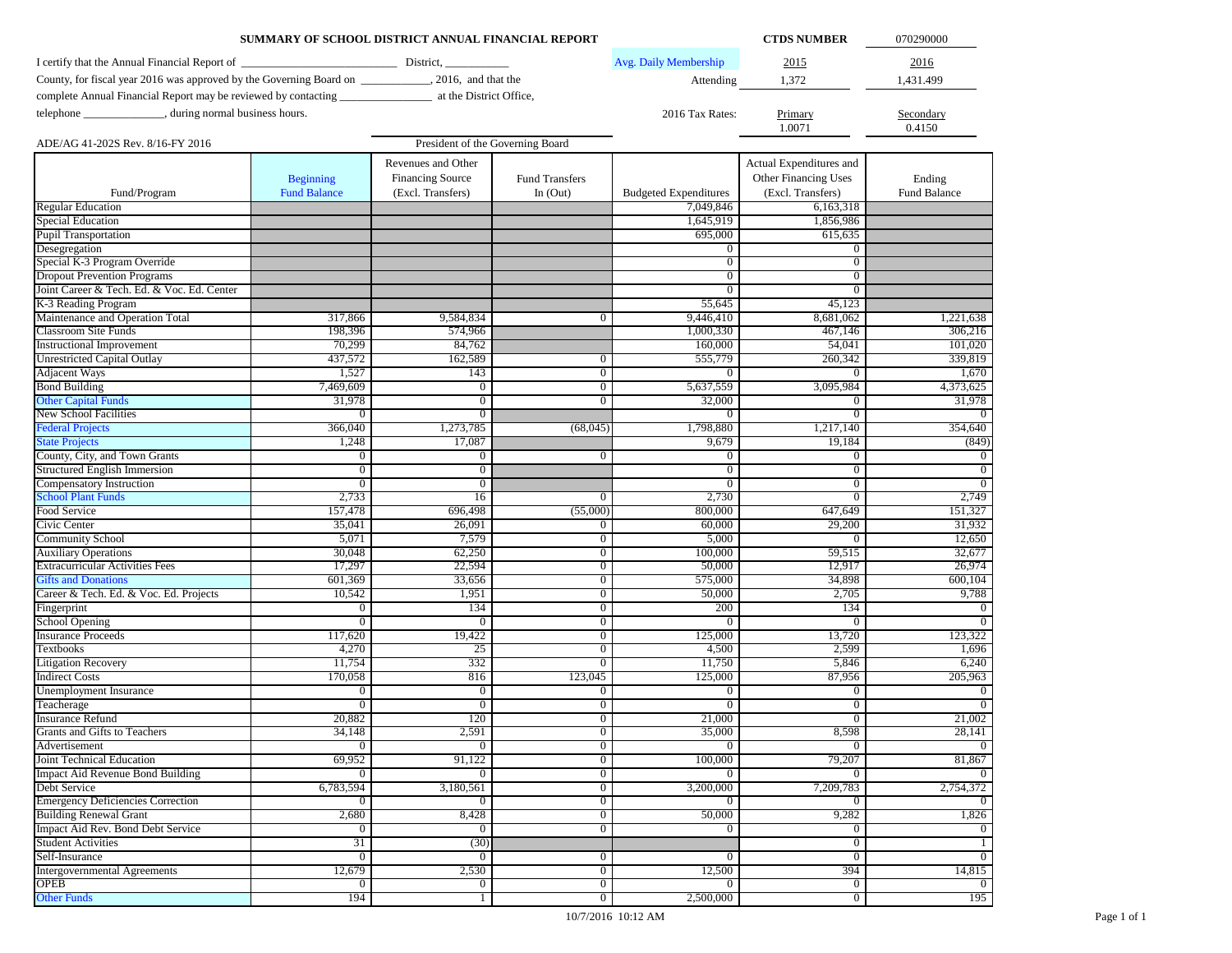**DISTRICT NAME** SADDLE MOUNTAIN UNIFIED DISTR COUNTY Maricopa CTDS NUMBER 070290000

**STATE OF ARIZONA FY 2016**



# **SUPPLEMENT TO SCHOOL DISTRICT ANNUAL FINANCIAL REPORT FOR DISTRICTS THAT INCURRED EXPENDITURES FOR**

# **SPECIAL K-3 PROGRAM OVERRIDE [A.R.S. §15-903(D) and Laws 2010, Ch. 179, §4]**

# **JOINT CAREER AND TECHNICAL EDUCATION AND VOCATIONAL EDUCATION CENTER (A.R.S. §15-910.01)**

# **ENGLISH LANGUAGE LEARNERS (A.R.S. §§15-756.04 and 15-756.11)**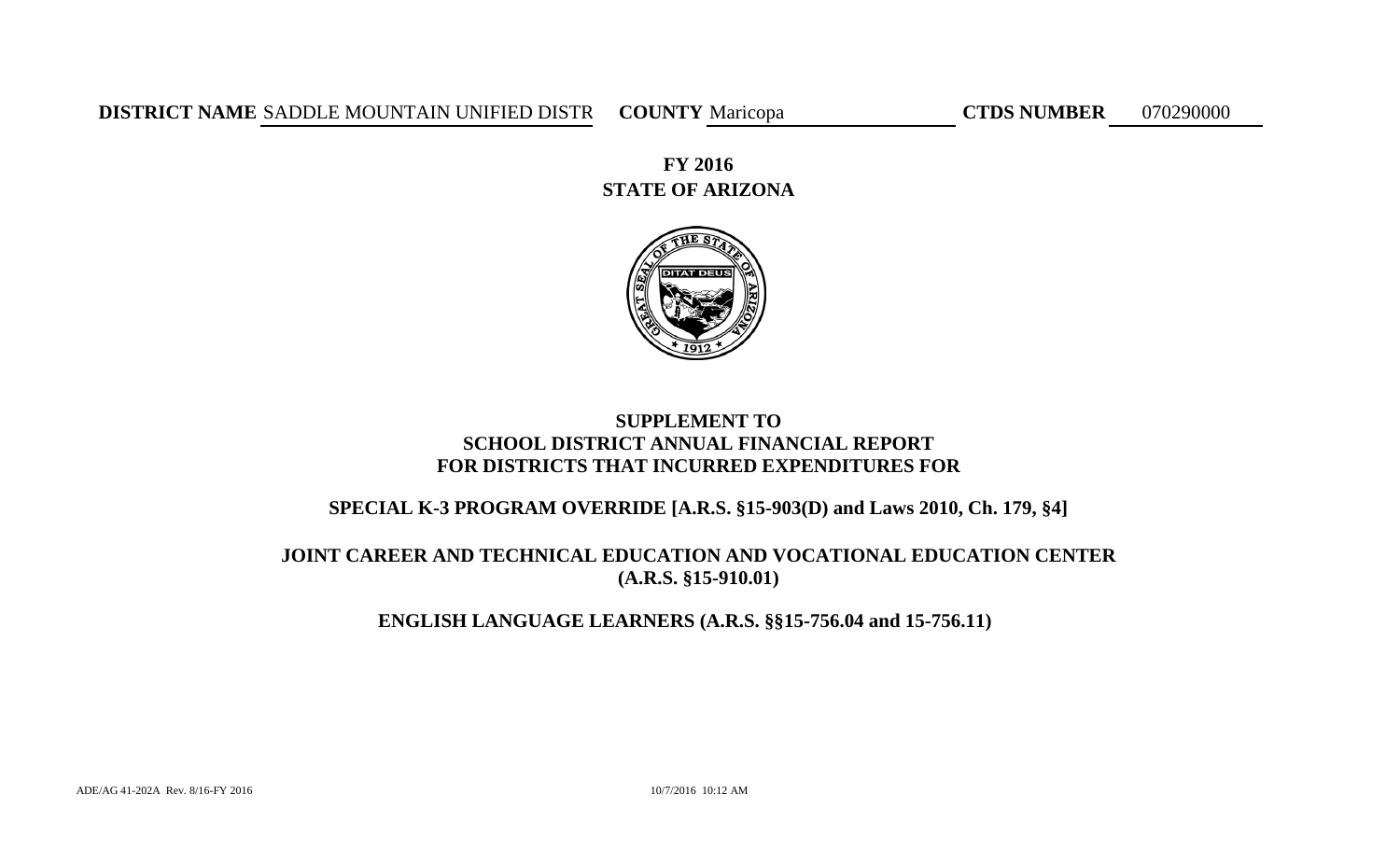**DISTRICT NAME** SADDLE MOUNTAIN UNIFIED DISTRICT #90 **COUNTY** Maricopa **COUNTY** Maricopa **COUNTY** Maricopa **COUNTY** 

**COUNTY** Maricopa

070290000

**MAINTENANCE AND OPERATION FUND (001) EXPENDITURES** 

**FOR SPECIAL K-3 PROGRAM OVERRIDE (PROGRAM 520) AND JOINT CAREER AND TECHNICAL EDUCATION AND VOCATIONAL EDUCATION CENTER (PROGRAM 540)**

|                                                               |     |                  |                                     |                                           |                  |                | Totals         |                    |
|---------------------------------------------------------------|-----|------------------|-------------------------------------|-------------------------------------------|------------------|----------------|----------------|--------------------|
| Expenditures                                                  |     | Salaries<br>6100 | Employee<br><b>Benefits</b><br>6200 | Purchased<br>Services<br>6300, 6400, 6500 | Supplies<br>6600 | Other<br>6800  | <b>Budget</b>  | Actual             |
| 520 Special K-3 Program Override                              |     |                  |                                     |                                           |                  |                |                |                    |
| 1000 Instruction                                              |     |                  |                                     |                                           |                  |                | $\theta$       | $0\vert 1$         |
| 2000 Support Services                                         |     |                  |                                     |                                           |                  |                |                |                    |
| 2100 Students                                                 |     |                  |                                     |                                           |                  |                | $\Omega$       | $0\,12.$           |
| 2200 Instructional Staff                                      |     |                  |                                     |                                           |                  |                | $\Omega$       |                    |
| 2300 General Administration                                   |     |                  |                                     |                                           |                  |                | $\Omega$       |                    |
| 2400 School Administration                                    |     |                  |                                     |                                           |                  |                | $\Omega$       |                    |
| 2500 Central Services                                         |     |                  |                                     |                                           |                  |                | $\Omega$       | $0\,$ 6.           |
| 2600 Operation & Maintenance of Plant                         |     |                  |                                     |                                           |                  |                | $\theta$       | $\Omega$           |
| 2900 Other                                                    |     |                  |                                     |                                           |                  |                | $\Omega$       | $\Omega$<br>-18.   |
| 3000 Operation of Noninstructional Services                   |     |                  |                                     |                                           |                  |                | $\Omega$       | $0\vert 9$ .       |
| Total (lines 1-9) (must agree with the AFR page 2, line 27)   |     | $\Omega$         | $\Omega$                            | $\Omega$                                  | $\Omega$         |                | $\theta$       | $0 \mid 10.$       |
| 540 Joint Career and Technical Ed. and Vocational Ed. Center  |     |                  |                                     |                                           |                  |                |                |                    |
| 1000 Instruction                                              |     |                  |                                     |                                           |                  |                | $\Omega$       | $0 \vert 11.$      |
| 2000 Support Services                                         |     |                  |                                     |                                           |                  |                |                |                    |
| 2100 Students                                                 |     |                  |                                     |                                           |                  |                | $\mathbf{0}$   | $0 \vert 12.$      |
| 2200 Instructional Staff                                      |     |                  |                                     |                                           |                  |                | $\theta$       | $0\vert 13$        |
| 2300 General Administration                                   |     |                  |                                     |                                           |                  |                | $\Omega$       | $0 \vert 14$ .     |
| 2400 School Administration                                    |     |                  |                                     |                                           |                  |                | $\Omega$       | 0 15               |
| 2500 Central Services                                         |     |                  |                                     |                                           |                  |                | $\theta$       | $0 \vert 16$ .     |
| 2600 Operation & Maintenance of Plant                         |     |                  |                                     |                                           |                  |                | $\Omega$       | 0 17               |
| 2900 Other                                                    |     |                  |                                     |                                           |                  |                | $\Omega$       | $0\vert 18$ .      |
| 3000 Operation of Noninstructional Services                   |     |                  |                                     |                                           |                  |                | $\overline{0}$ | $0 \vert 19.$      |
| Total (lines 11-19) (must agree with the AFR page 2, line 31) | 20. | $\overline{0}$   | $\overline{0}$                      | $\mathbf{0}$                              | $\overline{0}$   | $\overline{0}$ | $\overline{0}$ | $\overline{0}$ 20. |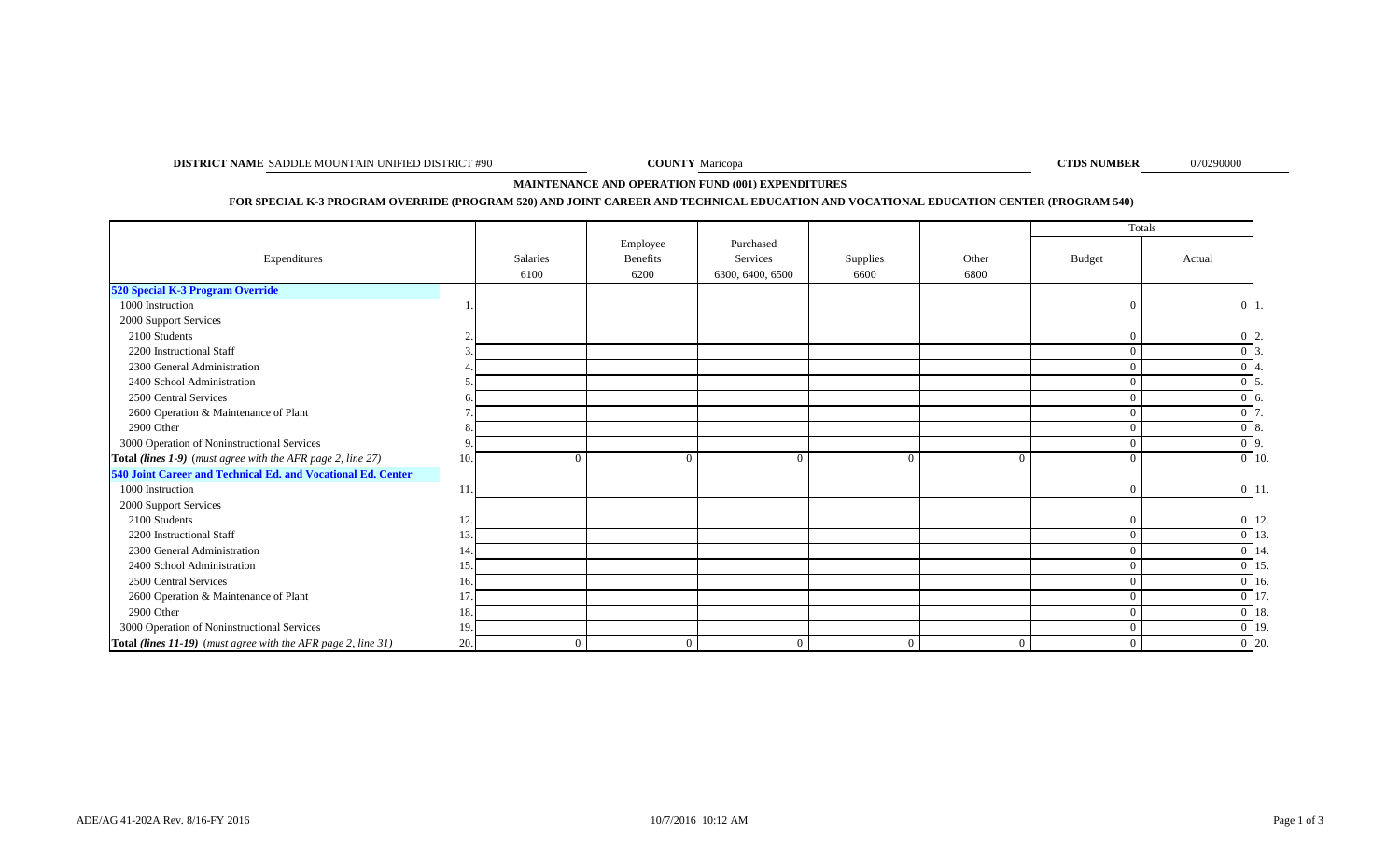# **SPECIAL K-3 PROGRAM OVERRIDE (PROGRAM 520) AND JOINT CAREER AND TECHNICAL EDUCATION AND VOCATIONAL EDUCATION CENTER (PROGRAM 540) UNRESTRICTED CAPITAL OUTLAY FUND (610) EXPENDITURES FOR**

|                                                          |     |                 |                                                                          |                  |                                          |                              |                                                      | Totals     |                    |
|----------------------------------------------------------|-----|-----------------|--------------------------------------------------------------------------|------------------|------------------------------------------|------------------------------|------------------------------------------------------|------------|--------------------|
| Expenditures                                             |     | Rentals<br>6440 | Library Books,<br>Textbooks, &<br><b>Instructional Aids</b><br>6641-6643 | Property<br>6700 | Redemption<br>of Principal<br>6831, 6832 | Interest<br>6841, 6842, 6850 | All Other<br><b>Object Codes</b><br>(excluding 6900) | Budget     | Actual             |
| 520 Special K-3 Program Override                         |     |                 |                                                                          |                  |                                          |                              |                                                      |            |                    |
| 1000 Instruction                                         |     |                 |                                                                          |                  |                                          |                              |                                                      |            | 0 11               |
| 2000 Support Services                                    |     |                 |                                                                          |                  |                                          |                              |                                                      | $\Omega$   | $0\,12.$           |
| 3000 Operation of Noninstructional Services              |     |                 |                                                                          |                  |                                          |                              |                                                      | $\Omega$   | 0 13               |
| 4000 Facilities Acquisition and Construction             |     |                 |                                                                          |                  |                                          |                              |                                                      | $\Omega$   | $0\,14.$           |
| 5000 Debt Service                                        |     |                 |                                                                          |                  |                                          |                              |                                                      | $^{\circ}$ | D 15.              |
| Subtotal (lines 1-5)                                     |     |                 |                                                                          |                  |                                          |                              |                                                      |            | $0\,16.$           |
| 540 Joint Career & Technical Ed. & Vocational Ed. Center |     |                 |                                                                          |                  |                                          |                              |                                                      |            |                    |
| 1000 Instruction                                         |     |                 |                                                                          |                  |                                          |                              |                                                      |            | $0\vert 7$         |
| 2000 Support Services                                    |     |                 |                                                                          |                  |                                          |                              |                                                      | - ( )      | 0 18.              |
| 3000 Operation of Noninstructional Services              |     |                 |                                                                          |                  |                                          |                              |                                                      | $\Omega$   | $\overline{0}$ 9.  |
| 4000 Facilities Acquisition and Construction             | 10. |                 |                                                                          |                  |                                          |                              |                                                      | $\Omega$   | $0 \vert 10.$      |
| 5000 Debt Service                                        |     |                 |                                                                          |                  |                                          |                              |                                                      | $\Omega$   | $\overline{0}$ 11. |
| Subtotal (lines 7-11)                                    |     |                 |                                                                          |                  |                                          |                              |                                                      | $\Omega$   | $0$ 12.            |
| <b>TOTAL EXPENDITURES</b>                                |     |                 |                                                                          |                  |                                          |                              |                                                      |            |                    |
| (lines $6$ and $12$ )                                    | 13  |                 |                                                                          |                  |                                          |                              | $\Omega$                                             | $\Omega$   | 0 13.              |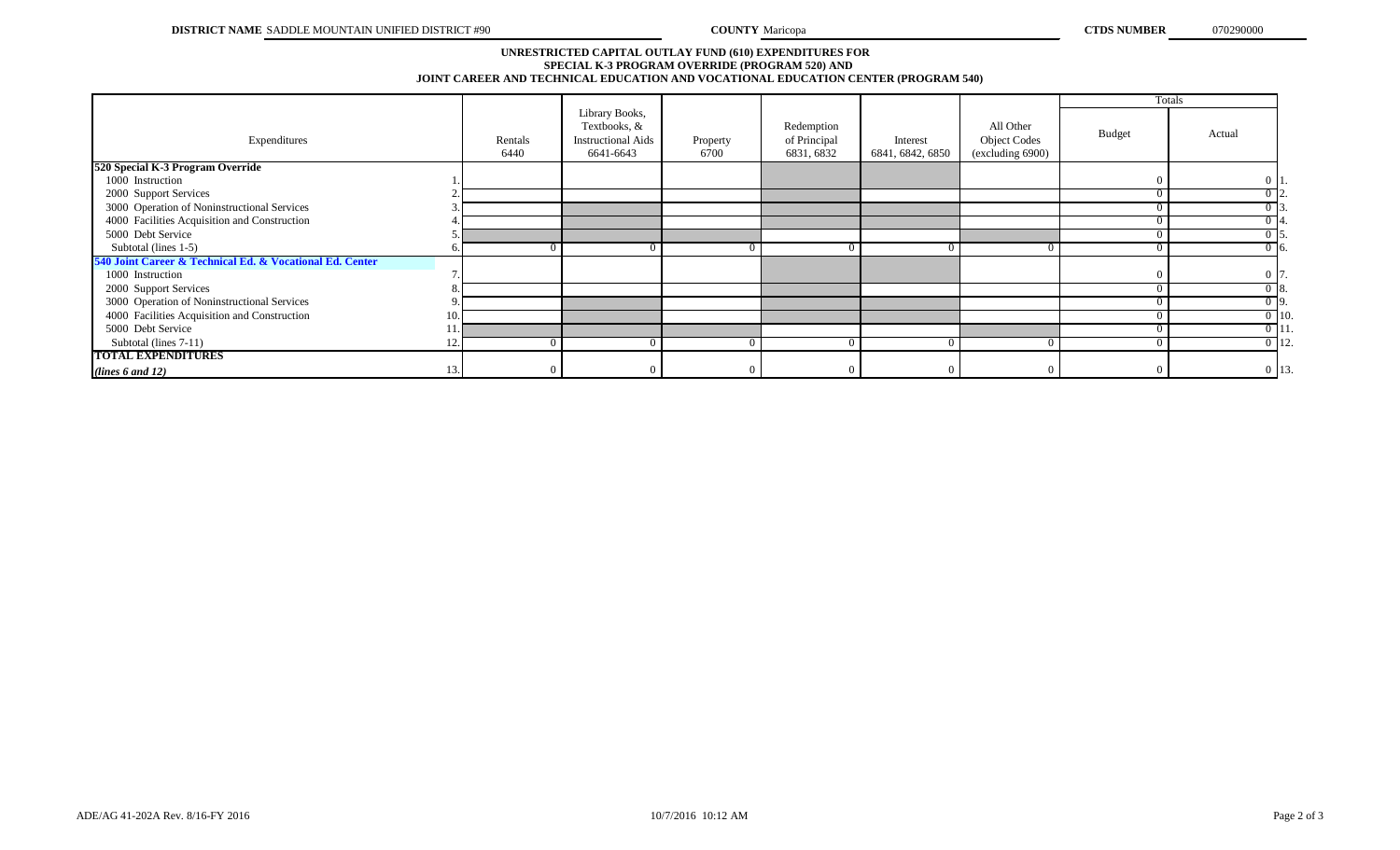# **STRUCTURED ENGLISH IMMERSION FUND (071) AND COMPENSATORY INSTRUCTION FUND (072)—REVENUES, EXPENDITURES, AND FUND BALANCE ENGLISH LANGUAGE LEARNERS**

|                                                 |                 |            |          |          | Purchased   |          |          |          |        | <b>Total Expenditures</b> |           |
|-------------------------------------------------|-----------------|------------|----------|----------|-------------|----------|----------|----------|--------|---------------------------|-----------|
|                                                 | Beginning       |            |          | Employee | Services    |          |          |          |        |                           | Ending    |
| Revenue Object Codes/Expenditure Function Codes | Fund            | Actual     | Salaries | Benefits | 6300, 6400, | Supplies | Property | Other    | Budget | Actual                    | Fund      |
|                                                 | Balance         | Revenues   | 6100     | 6200     | 6500        | 6600     | 6700     | 6800     |        |                           | Balance   |
| <b>Structured English Immersion Fund 071</b>    |                 |            |          |          |             |          |          |          |        |                           |           |
| <b>Revenues</b>                                 |                 |            |          |          |             |          |          |          |        |                           |           |
| 3200 Restricted Revenue from State Sources      |                 |            |          |          |             |          |          |          |        |                           |           |
| 1500 Investment Income                          |                 | $\sqrt{ }$ |          |          |             |          |          |          |        |                           |           |
| Total Revenues (lines 1 and 2)                  |                 |            |          |          |             |          |          |          |        |                           |           |
| <b>Expenditures</b>                             |                 |            |          |          |             |          |          |          |        |                           |           |
| 1000 Instruction                                |                 |            |          |          |             |          |          |          |        |                           |           |
| 2000 Support Services                           |                 |            |          |          |             |          |          |          |        |                           |           |
| 2100 Students                                   |                 |            |          |          |             |          |          |          |        |                           |           |
| 2200 Instructional Staff                        |                 |            |          |          |             |          |          |          |        |                           |           |
| 2300 General Administration                     |                 |            |          |          |             |          |          |          |        |                           |           |
| 2400 School Administration                      | -8              |            |          |          |             |          |          |          |        |                           |           |
| 2500 Central Services                           | $\Omega$        |            |          |          |             |          |          |          |        |                           |           |
| 2600 Operation & Maintenance of Plant           | 10.             |            |          |          |             |          |          |          |        |                           |           |
| 2700 Student Transportation                     |                 |            |          |          |             |          |          |          |        |                           |           |
| 2900 Other                                      | 12.             |            |          |          |             |          |          |          |        |                           |           |
| Total (must agree with the AFR page 6, line 3)  | 13.             |            |          | ∩        |             |          |          |          |        |                           | $0 \; 13$ |
| <b>Compensatory Instruction Fund 072</b>        |                 |            |          |          |             |          |          |          |        |                           |           |
| <b>Revenues</b>                                 |                 |            |          |          |             |          |          |          |        |                           |           |
| 3200 Restricted Revenue from State Sources      |                 |            |          |          |             |          |          |          |        |                           |           |
| 1500 Investment Income                          | 15              |            |          |          |             |          |          |          |        |                           |           |
| Total Revenues (lines 14 and 15)                | 16              |            |          |          |             |          |          |          |        |                           |           |
| <b>Expenditures</b>                             |                 |            |          |          |             |          |          |          |        |                           |           |
| 1000 Instruction                                | 17              |            |          |          |             |          |          |          |        |                           |           |
| 2000 Support Services                           |                 |            |          |          |             |          |          |          |        |                           |           |
| 2100 Students                                   |                 |            |          |          |             |          |          |          |        |                           |           |
| 2200 Instructional Staff                        | 19              |            |          |          |             |          |          |          |        |                           |           |
| 2300 General Administration                     | 20.             |            |          |          |             |          |          |          |        |                           | 20        |
| 2400 School Administration                      | 21.             |            |          |          |             |          |          |          |        |                           |           |
| 2500 Central Services                           | 22.             |            |          |          |             |          |          |          |        |                           |           |
| 2600 Operation & Maintenance of Plant           | 23.             |            |          |          |             |          |          |          |        |                           |           |
| 2700 Student Transportation                     | 24.             |            |          | $\Omega$ |             |          |          |          |        |                           |           |
| 2900 Other                                      | 25.             |            |          |          |             |          |          |          |        |                           |           |
| Total (must agree with the AFR page 6, line 4)  | 26.<br>$\Omega$ |            |          | $\Omega$ |             |          |          | $\Omega$ |        |                           | $0\,126$  |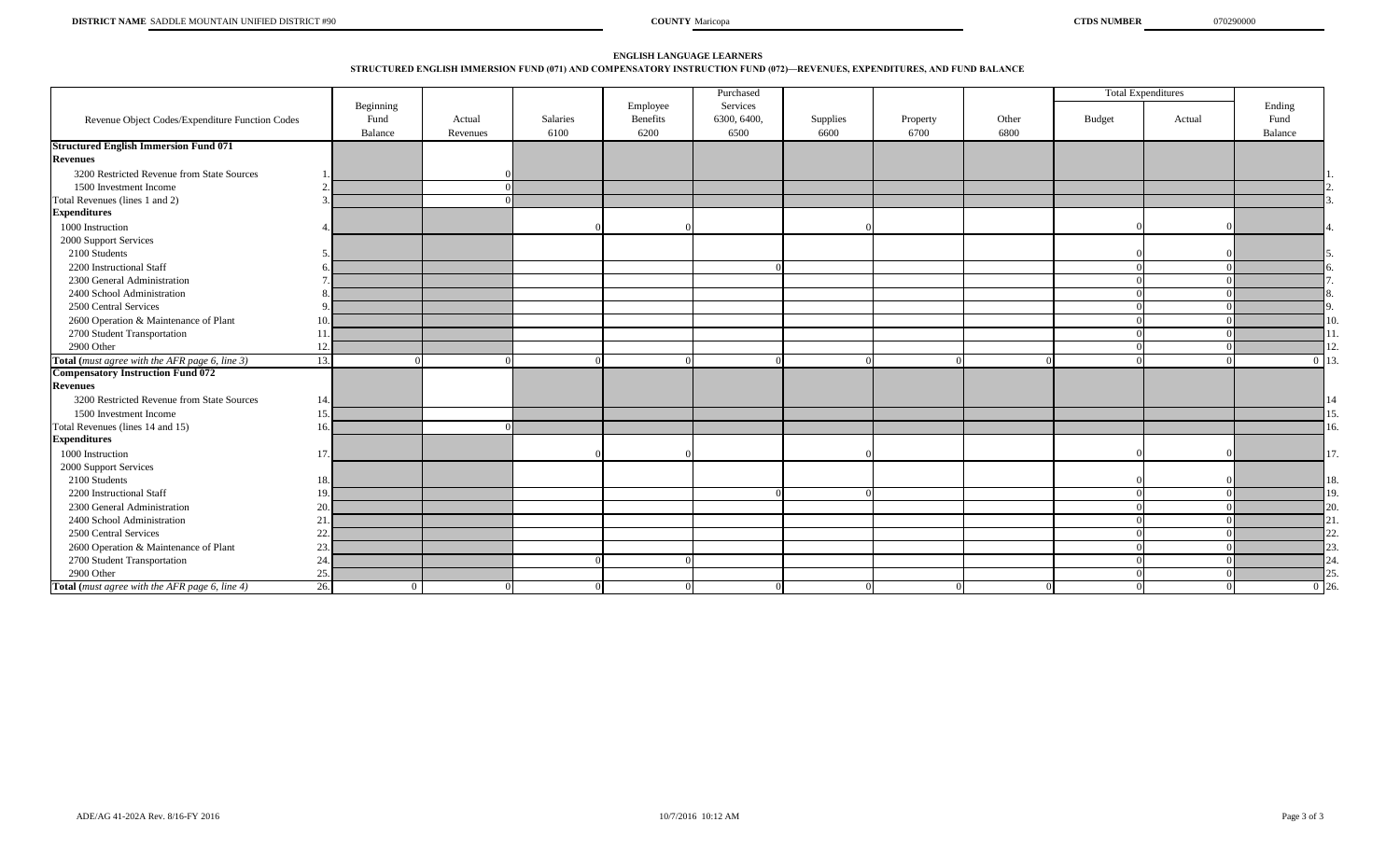| Page                           | Reference             | <b>Instructions</b>                                                                                                                                                                                                                                                                                                                                                                                                                                                                                                                                                                                                                                                                                                                                                                                                                                                                                      |
|--------------------------------|-----------------------|----------------------------------------------------------------------------------------------------------------------------------------------------------------------------------------------------------------------------------------------------------------------------------------------------------------------------------------------------------------------------------------------------------------------------------------------------------------------------------------------------------------------------------------------------------------------------------------------------------------------------------------------------------------------------------------------------------------------------------------------------------------------------------------------------------------------------------------------------------------------------------------------------------|
| Instructions                   |                       | These instructions are provided to help school districts prepare the annual financial report (AFR).<br>Within the forms, blue font indicates that an instruction is linked to that specific line. An<br>instructions button has also been provided that links to any general instructions or to the first<br>instruction for a page. To return to the related forms after reviewing the instructions, simply<br>click on the form's tab at the bottom of the Excel screen or press the Alt and back arrow<br>keys.                                                                                                                                                                                                                                                                                                                                                                                       |
| Reconciling                    |                       | All revenues, expenditures, and fund balances presented on the AFR must agree with the district's<br>final accounting records for the year ended June 30, 2016. Before completing the AFR, districts<br>must reconcile their accounting records to the County School Superintendent's (CSS) records after<br>the CSS has reconciled to the County Treasurer. (Districts in the accounting responsibility program<br>must reconcile to the County Treasurer before completing the AFR.) Accrued revenues and<br>expenditures at June 30, 2016, not recorded by the CSS should be identified as reconciling items<br>on the reconciliation and must be included in the revenues and expenditures reported in the AFR.                                                                                                                                                                                      |
|                                | <b>Budget Amounts</b> | Budget amounts should be taken from the district's most recently revised, adopted FY 2016<br>expenditure budget, which has been submitted to ADE.<br>All budget and actual amounts reported throughout the AFR should be rounded to the nearest                                                                                                                                                                                                                                                                                                                                                                                                                                                                                                                                                                                                                                                          |
|                                |                       | dollar.                                                                                                                                                                                                                                                                                                                                                                                                                                                                                                                                                                                                                                                                                                                                                                                                                                                                                                  |
| <b>Beginning Fund Balances</b> |                       | The beginning balance for each fund at July 1, 2015, should agree to the fund's ending balance<br>reported on the AFR for FY 2015, if the ending balance was reported correctly. If the ending<br>balance on the FY 2015 AFR was incorrect for any fund, districts should compute the beginning<br>balance for such funds as follows:<br>Cash, prepaid, and inventory balances (object codes 0100, 0150, and 0160) at 6/30/15.<br>Plus: Accrued revenues as of 6/30/15, received during the 60-day period following 6/30/15.<br>Less: Payments made during the 60-day period following 6/30/15, for goods and services received<br>on or before 6/30/15, but not paid for by that date.                                                                                                                                                                                                                  |
| Reporting Sub-funds            |                       | Any district using funds for internal management purposes that are not included in the<br>USFR Chart of Accounts should combine revenues and expenditures from those funds into<br>the appropriate bold-level fund for proper reporting on the AFR. For example, if the District<br>uses a sub-fund such as 611 to account for its capital override, that sub-fund's activity should<br>be included in the amounts reported for Fund 610-Unrestricted Capital Outlay.                                                                                                                                                                                                                                                                                                                                                                                                                                    |
| Revenue General                |                       | Revenues must include cash receipts through June 30, 2016, and accrued revenues received during<br>the 60-day encumbrance period following fiscal year-end. Examples of accrued revenues are:<br>1) federal reimbursements received for meals served in FY 2016;<br>2) property taxes collected for levies of prior fiscal years;<br>3) tuition received for students attending the district during FY 2016;<br>4) FY 2016 CSF revenues received;<br>5) FY 2016 state aid apportionment rollover payments made in the beginning of July 2016<br>(FY 2017), pursuant to Laws 2015, Ch. 8, §142.<br>In addition, revenues must include any cash receipts of FY 2016 that relate to a prior fiscal year<br>but were not received in the prior year's encumbrance period; such as, FY 2015 Statewide<br>recalculation adjustments made in October 2015, as described in School Finance Memorandum 16<br>022. |
| <b>Expenditure General</b>     |                       | Expenditures must include cash disbursements through June 30, 2016, and payments made after<br>fiscal year-end, but prior to August 30, 2016, for goods and services received on or before<br>June 30, 2016.                                                                                                                                                                                                                                                                                                                                                                                                                                                                                                                                                                                                                                                                                             |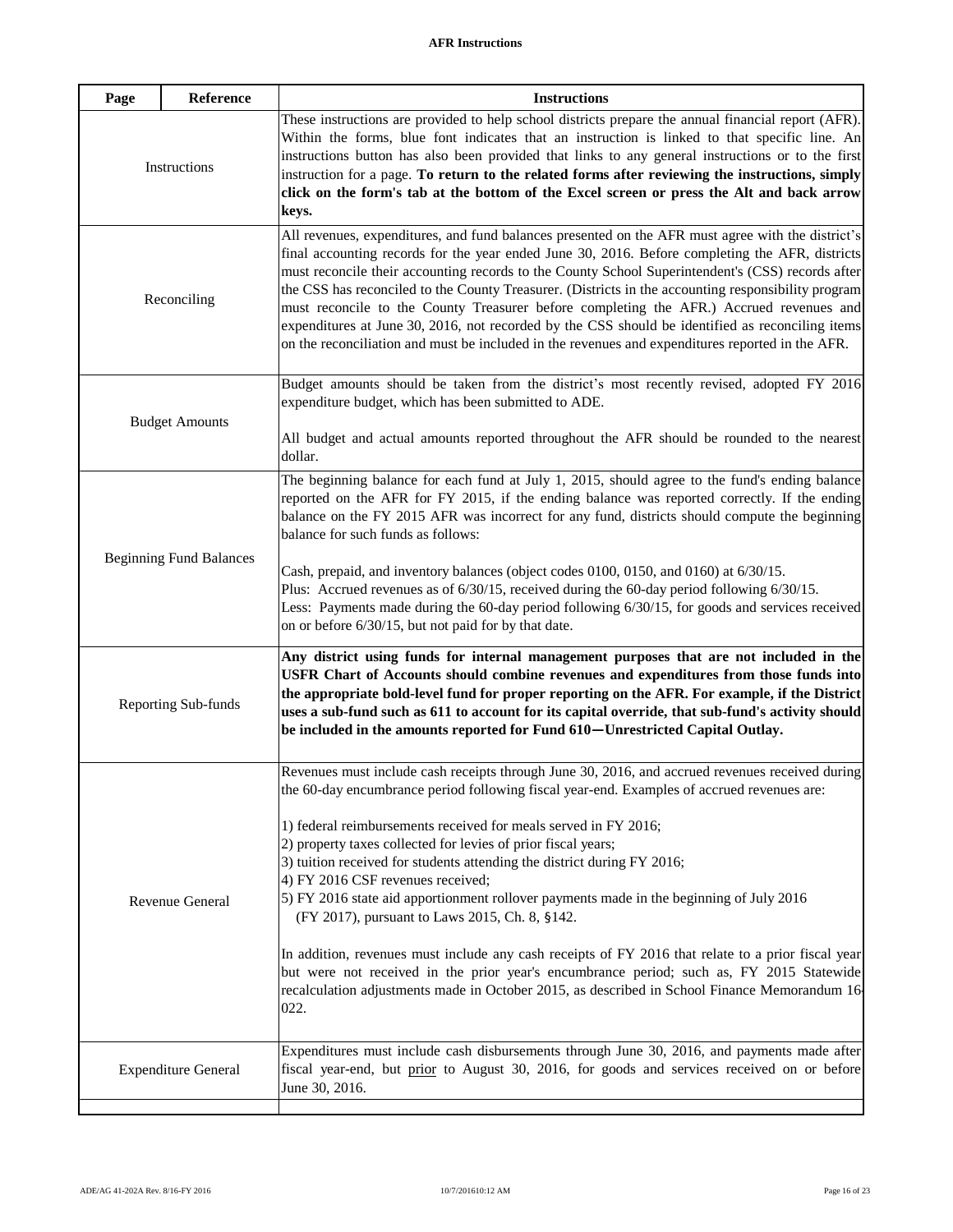# **AFR Instructions**

| Page           | Reference                                    | <b>Instructions</b>                                                                                                                                                                                                                                                                                                                                                                                                                                     |
|----------------|----------------------------------------------|---------------------------------------------------------------------------------------------------------------------------------------------------------------------------------------------------------------------------------------------------------------------------------------------------------------------------------------------------------------------------------------------------------------------------------------------------------|
| Cover          | Name, County,<br><b>CTDS</b> Number          | The district name, county, and CTDS number should be entered on the cover page of the AFR. The<br>CTDS number should not contain any slashes, dashes, etc., and must be exactly nine digits. Zeros<br>should be entered to fill the School portion of the number on the cover page. This information will<br>be automatically transferred to other sheets in the file.                                                                                  |
| Cover          | Alert                                        | An Alert will appear on the Cover of the AFR when commonly missed areas of the AFR are not<br>completed. The Alert will disappear as the related areas of the AFR are completed. Districts<br>should complete all areas of the AFR that apply to their district operations, whether or not an item<br>is listed in the Alert. This Alert does not replace the need for a separate district employee to review<br>the AFR for accuracy and completeness. |
| $\mathbf{1}$   |                                              | Footnotes 1 and 3 The beginning and ending fund balances for the M&O Fund should include the amount of the<br>M&O Fund revolving account cash balance at July 1, 2015, and June 30, 2016, respectively. The<br>revolving account balances should also be recorded in the spaces provided in footnotes (1) and (3).                                                                                                                                      |
| $\mathbf{1}$   | Line 15                                      | Districts receiving transportation fees from other government sources within Arizona should report<br>those revenues on this line. Districts should have increased their M&O budget capacity for these<br>amounts on page 7, line 8i of the expenditure budget.                                                                                                                                                                                         |
| $\mathbf{1}$   | <b>General Tuition</b><br>Guidance           | Lines 5 through 16 Districts charging tuition for full-day kindergarten or preschool programs should not record such<br>revenues in the M&O or UCO funds. These tuition revenues should be recorded in the Community<br>School Fund (520) on page 6 of the AFR.                                                                                                                                                                                         |
| 1              | Lines 25 and 26                              | The amounts reported on these lines (from the district's accounting records) should be compared to<br>the total state equalization assistance and total additional state aid amounts through payment 13 as<br>shown on the district's most recent APOR 64-1 report. Reconciling these amounts to the APOR<br>report will help districts ensure that all appropriate revenues are included in the correct FY's<br>accounting records.                    |
| 1              | Line 29                                      | Do not include Federal Impact Aid revenues received on this line. These revenues should be<br>reported in Fund 378 on page 5. See line 39 for instructions for reporting transfers from the Impact<br>Aid Fund.                                                                                                                                                                                                                                         |
| 1              | Line 39                                      | This line should include Impact Aid monies transferred to the M&O Fund. Impact Aid revenues<br>should be recorded in the Impact Aid Fund, but may be transferred to the M&O fund to provide<br>cash for the difference between the Transportation Revenue Control Limit and Transportation<br>Support Level or to reduce or eliminate the amount levied as property taxes.                                                                              |
| $\mathbf{1}$   | Line 42                                      | Total expenditures for the M&O and UCO Funds are pulled from page 2, line 33 and page 4, line<br>10, respectively. Expenditures must be entered for the Adjacent Ways and Debt Service<br>Funds here and on page 6, line 26 and line 36, respectively.                                                                                                                                                                                                  |
| $\mathfrak{Z}$ | General                                      | Expenditures coded during the fiscal year to any of the individual Classroom Site Funds (011-013)<br>that would have caused the district to exceed the Classroom Site Fund Budget Limit or the<br>appropriate percentage allocation for the individual fund should be reclassified to the M&O or<br>other appropriate fund before the AFR is completed.                                                                                                 |
| $\overline{4}$ | UCO Override<br>Line 1                       | Enter the actual expenditure amounts from any Unrestricted Capital Outlay Override authorized by<br>A.R.S. §15-481. Amounts included on line 1 must also be included on lines 2-9, as appropriate.                                                                                                                                                                                                                                                      |
| 4              | <b>UCO</b> Fund<br>Expenditures<br>Lines 2-9 | Enter all expenditures from the UCO Fund including Special K-3 Program Override and Joint<br>Career and Technical Education and Vocational Education Center, as reported on the Supplement,<br>page 2, and Desegregation, as reported on the Desegregation Supplement-Districtwide, page 3.                                                                                                                                                             |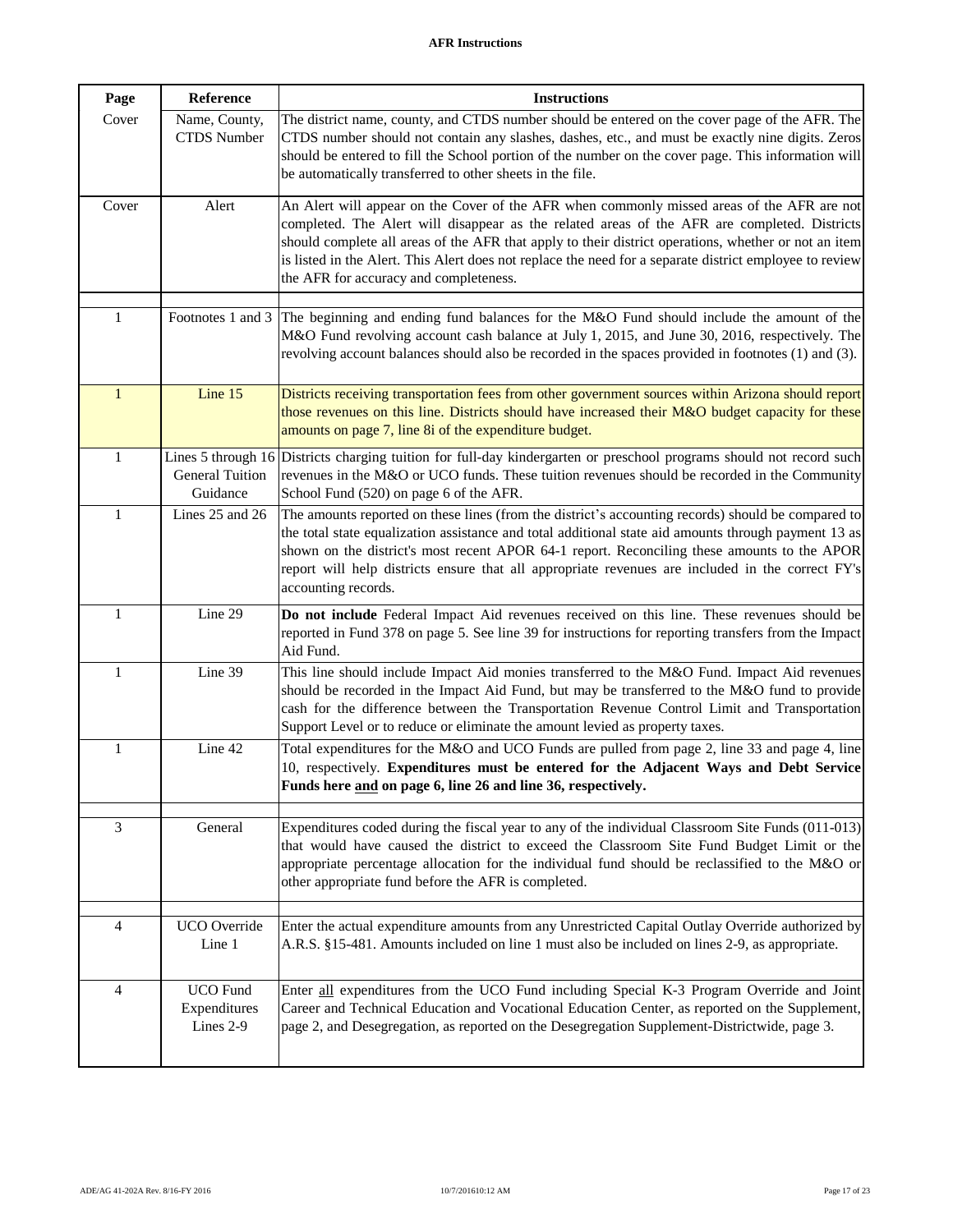| Page | Reference                                                                                       | <b>Instructions</b>                                                                                                                                                                                                                                                                                                                                                                                                                                                                                                                                                                                                                             |
|------|-------------------------------------------------------------------------------------------------|-------------------------------------------------------------------------------------------------------------------------------------------------------------------------------------------------------------------------------------------------------------------------------------------------------------------------------------------------------------------------------------------------------------------------------------------------------------------------------------------------------------------------------------------------------------------------------------------------------------------------------------------------|
| 4    | Other<br>Funds-Required<br>Capital<br><b>Expenditure Detail</b><br>for Funds 610,<br>630, & 695 | In accordance with A.R.S. §15-904(B), detailed budgeted and actual expenditures for only the<br>items listed in lines 2-11 must be reported from the UCO (610), Bond Building (630), and New<br>School Facilities Funds (695). The amounts reported on lines 2-11 may not include all<br>expenditures of these funds as shown on line 1. Total expenditures for these funds should also<br>be reported in the table above and in the Other Funds table on page 6, as applicable.<br>In addition, these detailed expenditures reported in lines 2-11 must be separately reported as new                                                          |
|      |                                                                                                 | construction or renovation on lines 13-15. If the designation of new construction or renovation<br>does not apply to a particular expenditure reported on lines 2-11, the amount should be reported as<br>"Other." Therefore, the total budgeted and actual expenditures for each fund reported on line 12<br>must agree to the total amounts reported on line 16, by fund.                                                                                                                                                                                                                                                                     |
| 4    | New construction<br>cost per square<br>foot                                                     | Report the cost per square foot for new construction projects in progress or completed during the<br>fiscal year for Funds 610, 630, and 695. For projects still in progress at year-end, districts should<br>calculate the cost per square foot by dividing the anticipated total cost of all projects upon<br>completion by the anticipated total square footage of all projects upon completion. For projects that<br>were completed during the fiscal year, districts should calculate the cost per square foot by<br>dividing the total actual cost of all projects upon completion by the total actual square footage of<br>all projects. |
| 4    | Capital Assets,<br>Lines 1-3                                                                    | Enter the total costs (before depreciation), by asset classification, for all assets recorded on the<br>capital assets list as of June 30, 2016. Assets with costs below \$5,000 should not be included on<br>the capital assets list or in amounts reported here unless the district's governing board has<br>established a capitalization threshold of less than \$5,000. Do not include stewardship list items in<br>these amounts.                                                                                                                                                                                                          |
| 4    | Capital Assets,<br>Line 4                                                                       | Enter the total cost of construction in progress as of June 30, 2016. This amount will not appear on<br>the capital assets list as of June 30, 2016, as these amounts are not recorded on the list until the<br>project(s) is completed.                                                                                                                                                                                                                                                                                                                                                                                                        |
| 5    | <b>Federal Projects</b>                                                                         | Any district using funds for internal management purposes that are not included in the USFR Chart<br>of Accounts should combine revenues and expenditures from those funds into the appropriate bold<br>level fund for proper reporting on the AFR. For example, if the District uses a sub-fund such as<br>135 to account for ESEA Title I monies, that sub-fund's activity should be included in the amounts<br>reported on line 1, Fund 100-130-ESEA Title I-Helping Disadvantaged Children.                                                                                                                                                 |
| 5    | <b>Fund Transfers</b><br>In $(Out)$<br>5200, 6910 &<br>6930                                     | Transfer amounts should not be included in the revenue or expenditures columns. Transfers-out<br>(object codes 6910 $\&$ 6930) must be entered as negative numbers (with a minus) on this page.                                                                                                                                                                                                                                                                                                                                                                                                                                                 |
| 5    | <b>State Projects</b>                                                                           | Any district using funds for internal management purposes that are not included in the USFR Chart<br>of Accounts should combine revenues and expenditures from those funds into the appropriate bold<br>level fund for proper reporting on the AFR. For example, if the District uses a sub-fund such as<br>401 to account for a portion of its vocational education monies, that sub-fund's activity should be<br>included in the amounts reported on line 19, Fund 400-Vocational Education.                                                                                                                                                  |
| 6    | Other<br>Funds-Bond<br><b>Building and New</b><br><b>School Facilities</b><br>Lines 27 & 35     | Actual expenditures for the Bond Building (630) and New School Facilities (695) Funds should<br>include all expenditures reported on page 4 for the required capital expenditure detail <b>and</b> any<br>other expenditures from these funds.                                                                                                                                                                                                                                                                                                                                                                                                  |
| 6    | <b>Fund Transfers</b><br>In $(Out)$<br>5200 (6930)                                              | Transfer amounts should not be included in the revenue or expenditures columns. Transfers-out<br>(object code 6930) must be entered as negative numbers (with a minus) on this page.                                                                                                                                                                                                                                                                                                                                                                                                                                                            |

**I**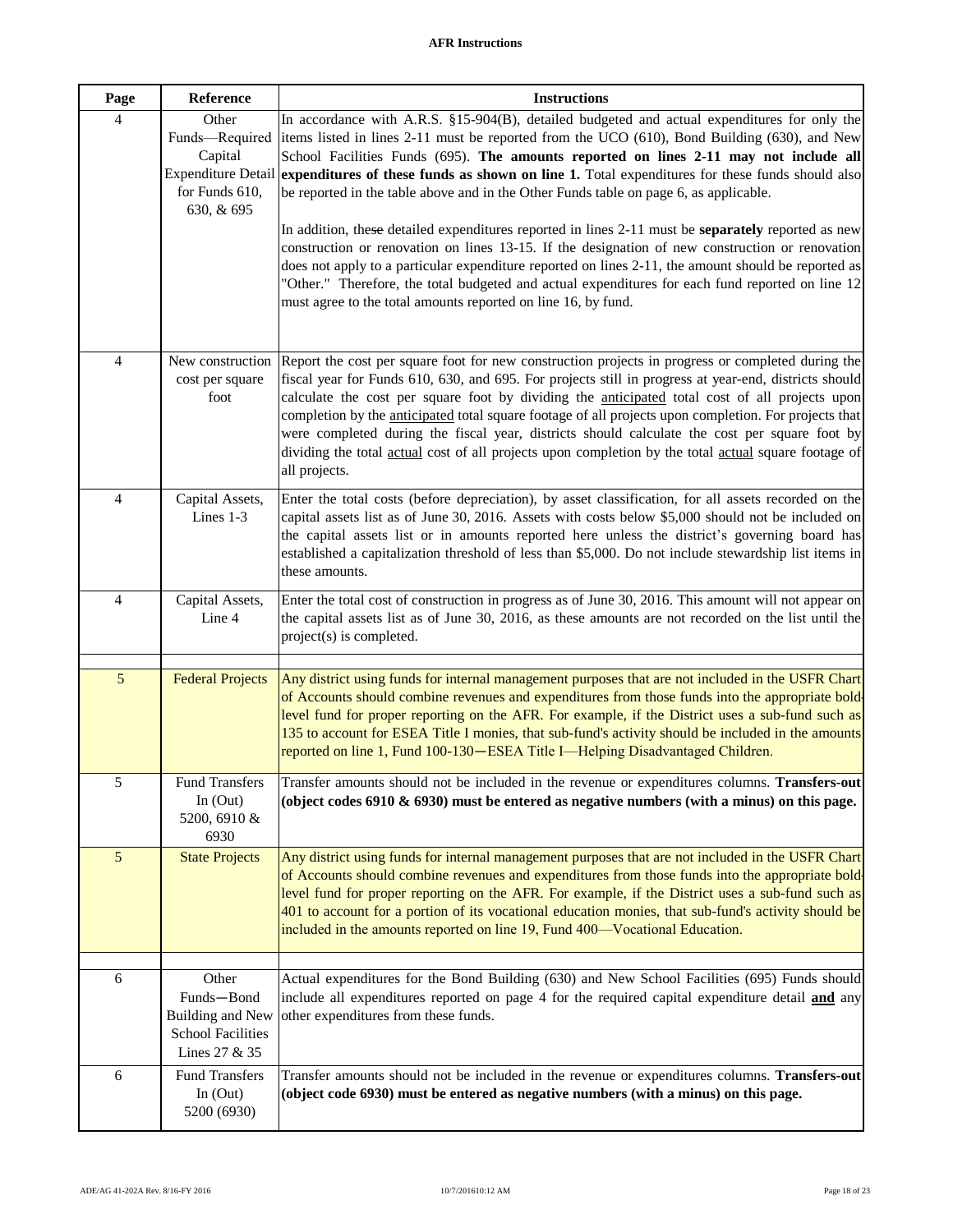| Page           | Reference                                                      | <b>Instructions</b>                                                                                                                                                                                                                                                                                                                                                                                                                                                                                                                                                                                                                                                                                                                                                               |
|----------------|----------------------------------------------------------------|-----------------------------------------------------------------------------------------------------------------------------------------------------------------------------------------------------------------------------------------------------------------------------------------------------------------------------------------------------------------------------------------------------------------------------------------------------------------------------------------------------------------------------------------------------------------------------------------------------------------------------------------------------------------------------------------------------------------------------------------------------------------------------------|
| 6              | Other<br>Line 39                                               | Expenditures related to monies remaining in Fund 080-Student Success should be reported on<br>line 39—Other, along with any other funds not included elsewhere in the AFR.                                                                                                                                                                                                                                                                                                                                                                                                                                                                                                                                                                                                        |
| 6              | <b>Internal Service</b><br>Funds-IGAs<br>Line 2                | If fund numbers other than 955 are used for Intergovernmental Agreements, include activity from<br>all intergovernmental agreement funds on this line.                                                                                                                                                                                                                                                                                                                                                                                                                                                                                                                                                                                                                            |
| 7              | General                                                        | Page 7 includes several sections that are independent from one another and serve separate<br>purposes. Be sure to read any instructions available for each individual section, as some<br>expenditures may be reported in more than one section.                                                                                                                                                                                                                                                                                                                                                                                                                                                                                                                                  |
| $\overline{7}$ | and Short-term<br>Debt                                         | Section A—Bonds Bonds—Report beginning and ending balances for all general obligation bonds, revenue bonds,<br>refunding bonds, and certificates of participation. Report all such debt issued during the fiscal year<br>on line 2 (revenue object code 5110). Report all principal payments made on such debt during the<br>fiscal year on line 3 (expenditure object code 6831).<br>Short-term Debt—Report beginning and ending balances for interest-bearing debt with a term of                                                                                                                                                                                                                                                                                               |
|                |                                                                | one year or less such as bank revolving lines of credit, tax anticipation notes, and other short-term<br>debt. Districts with short-term debt activity but no beginning and ending balances should report 0<br>on lines 5 and 6.                                                                                                                                                                                                                                                                                                                                                                                                                                                                                                                                                  |
|                |                                                                | DO NOT INCLUDE lease purchase agreements, compensated absences, accounts payable, and<br>other noninterest bearing obligations in amounts reported in this section.                                                                                                                                                                                                                                                                                                                                                                                                                                                                                                                                                                                                               |
|                |                                                                | This information was added to the AFR to assist with Form 33 reporting to the National Center for<br><b>Education Statistics.</b>                                                                                                                                                                                                                                                                                                                                                                                                                                                                                                                                                                                                                                                 |
| $\tau$         | Section C-<br>Liabilities in<br>Excess of the<br><b>Budget</b> | If the actual expenditures incurred in excess of the budget were less than the amount approved by<br>the county, include only the actual expenditures incurred in excess of the budget in this section,<br>not the amount approved by the county.                                                                                                                                                                                                                                                                                                                                                                                                                                                                                                                                 |
| 7              | Section D-<br>Current<br>Expenditures by<br>Category           | A.R.S. §15-255 requires the Superintendent of Public Instruction's Annual Report to include total<br>current expenditures per pupil and separate per pupil amounts by type of district for (1) classroom<br>instruction excluding classroom supplies, (2) classroom supplies, (3) district and school<br>administration, (4) support services—students, and (5) all other support services and operations.<br>ADE will calculate the "per pupil" amounts based on the total current expenditures reported on<br>lines 1 through 5 in this section.                                                                                                                                                                                                                                |
|                |                                                                | Current expenditures include expenditures from all funds for elementary and secondary education<br>(e.g., M&O, CSF, Auxiliary Operations, Extracurricular Activities Tax Credit, most federal and<br>state projects, etc., for PSD-12). Current expenditures do not include expenditures for tuition paid<br>to other Arizona school districts, capital (land and improvements, buildings and improvements,<br>furniture, equipment, technology, vehicles), Internal Service Fund operations, Community School<br>Fund operations, debt retirement, student activities, and non-PSD-12 school programs<br>appropriately recorded in Program Codes 700, 800, and 900 (e.g., adult/continuing education,<br>community college education, community services, and day care centers). |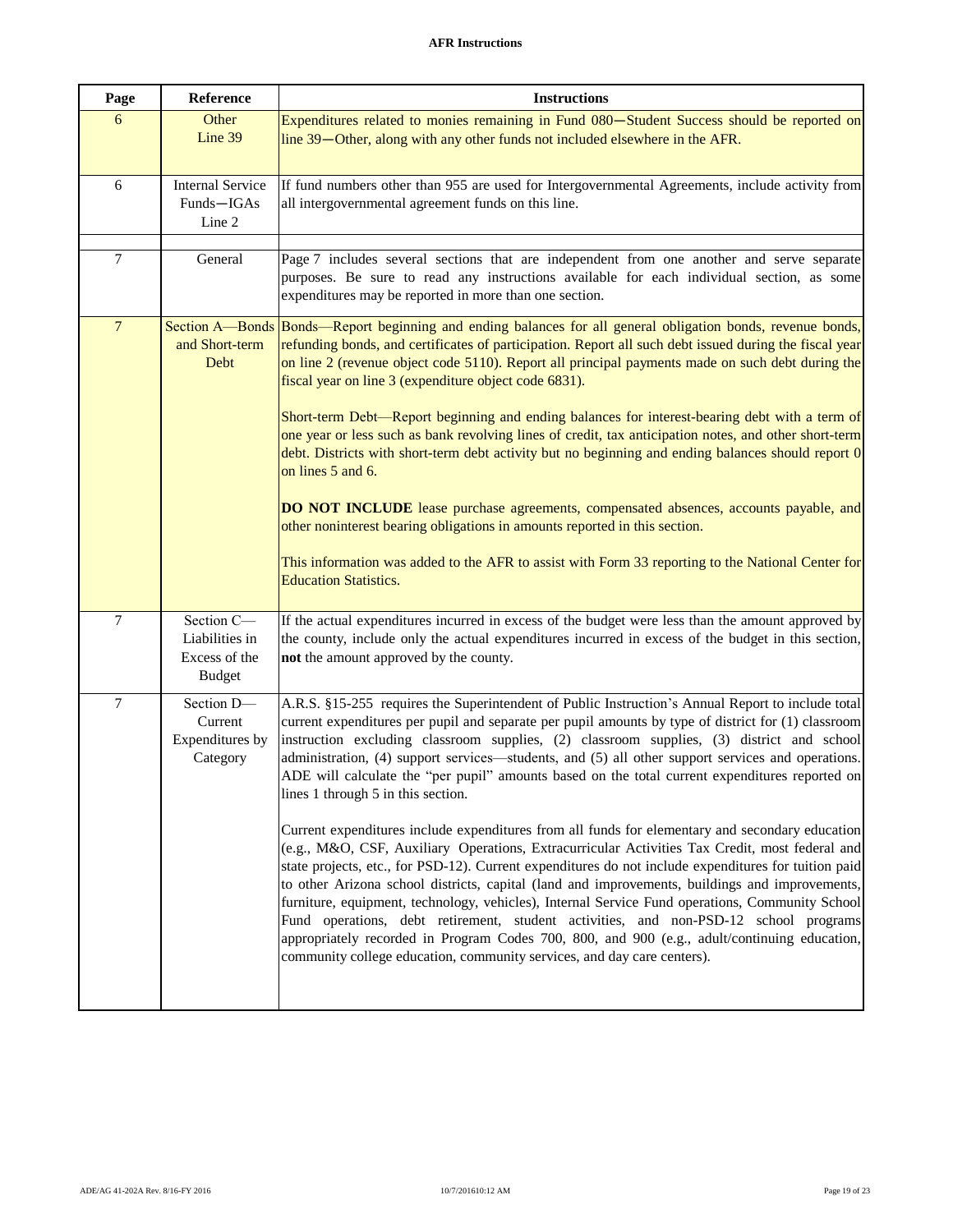| Page           | Reference                                                                      | <b>Instructions</b>                                                                                                                                                                                                                                                                                                                                                                                                                                                                                                                                                                                                                                                                                                                                                                                                                                                                                                                                                                                                                                                                                                                                                                                                                                                                                                                                                                               |
|----------------|--------------------------------------------------------------------------------|---------------------------------------------------------------------------------------------------------------------------------------------------------------------------------------------------------------------------------------------------------------------------------------------------------------------------------------------------------------------------------------------------------------------------------------------------------------------------------------------------------------------------------------------------------------------------------------------------------------------------------------------------------------------------------------------------------------------------------------------------------------------------------------------------------------------------------------------------------------------------------------------------------------------------------------------------------------------------------------------------------------------------------------------------------------------------------------------------------------------------------------------------------------------------------------------------------------------------------------------------------------------------------------------------------------------------------------------------------------------------------------------------|
| $\overline{7}$ | Section<br>F-Rewards,<br>Discounts,<br>Incentives, and                         | A.R.S. §35-391 requires districts to report the amount of any reward, discount, incentive or other<br>financial consideration received as a result of making payments to vendors with a credit card. For<br>this requirement, credit card is defined as:                                                                                                                                                                                                                                                                                                                                                                                                                                                                                                                                                                                                                                                                                                                                                                                                                                                                                                                                                                                                                                                                                                                                          |
|                | Other Financial<br>Considerations<br>Received from<br>Credit Card<br>Companies | $(a)$ Any instrument or device, whether known as a credit card, charge card, credit plate, courtesy<br>card or identification card or by any other name, issued with or without a fee by an issuer for the<br>use of the cardholder in obtaining money, goods, services or anything else of value, either on credit<br>or in possession or in consideration of an undertaking or guaranty by the issuer of the payment of a<br>check drawn by the cardholder, on a promise to pay in part or in full at a future time, whether or<br>not all or any part of the indebtedness represented by this promise to make deferred payment is<br>secured or unsecured.<br>(b) Any debit card, electronic benefit transfer card or other access instrument or device, other than<br>a check that is signed by the holder or other authorized signatory on the deposit account, that draws<br>monies from a deposit account in order to obtain money, goods, services or anything else of value.<br>(c) Any stored value card, smart card or other instrument or device that enables a person to obtain<br>goods, services or anything else of value through the use of value stored on the instrument or<br>device.<br>(d) The number assigned to an instrument or device described in subdivision (a), (b) or (c) of this<br>paragraph even if the physical instrument or device is not used or presented. |
| 8              | Fund Special<br>Education                                                      | Section B— M&O Report all M&O Fund monies spent for special education (Program 200) operational expenditures<br>in the Actual column. The actual amounts allocated to individual programs should be calculated by<br>the same method used to allocate individual program costs to the budget. Documentation<br>Programs by Type supporting the cost allocation method should be retained at the district and should include the<br>reasoning behind the allocation, a list of the programs, the number of teachers and students by<br>program, and all computation work sheets.<br>Amounts reported on lines 1-14 are used by ADE in the IDEA maintenance of effort<br>calculations for special education programs for students with disabilities and impairments.<br>State statute also includes the programs listed on lines 16-21 in the M&O Fund Special Education<br>Subsection for budgetary purposes. Therefore, the total expenditures for all of these programs on<br>line 22 must agree to the total M&O Fund, Program 200 expenditures reported on page 2.<br>This information will assist ADE in requesting additional information on decreases in total<br>spending that cause the appearance of failure to maintain effort. If you have questions about                                                                                                                             |
|                |                                                                                | completing this section, please contact ADE 's Exceptional Student Services (ESS)—Funding $\&$<br>Finance at (602) 542-3851 or at the email below:<br>essfunding@azed.gov                                                                                                                                                                                                                                                                                                                                                                                                                                                                                                                                                                                                                                                                                                                                                                                                                                                                                                                                                                                                                                                                                                                                                                                                                         |
| 8              | Section D-<br>Expenditures for<br><b>Audit Services</b>                        | Do not include the costs of non-audit services such as consulting and application fees paid for<br>submission of district's Comprehensive Annual Financial Report to ASBO and GFOA for<br>certification or fees for preparation of the Meritorious Budget Award application to ASBO in the<br>nonfederal or federal audit services actual expenditures in this section.<br>On Line D.1, enter the actual M&O Fund expenditures paid in FY 2016 related to nonfederal                                                                                                                                                                                                                                                                                                                                                                                                                                                                                                                                                                                                                                                                                                                                                                                                                                                                                                                              |
|                |                                                                                | program and compliance audits.<br>On Line D.2, enter the total actual federal audit service expenditures paid in FY 2016 from all<br>funds.                                                                                                                                                                                                                                                                                                                                                                                                                                                                                                                                                                                                                                                                                                                                                                                                                                                                                                                                                                                                                                                                                                                                                                                                                                                       |
| 8              | Sections<br>E-Performance<br>Pay                                               | Do not report expenditures for the Performance Pay Component of the Classroom Site Fund or the<br>Instructional Improvement Fund on this line.                                                                                                                                                                                                                                                                                                                                                                                                                                                                                                                                                                                                                                                                                                                                                                                                                                                                                                                                                                                                                                                                                                                                                                                                                                                    |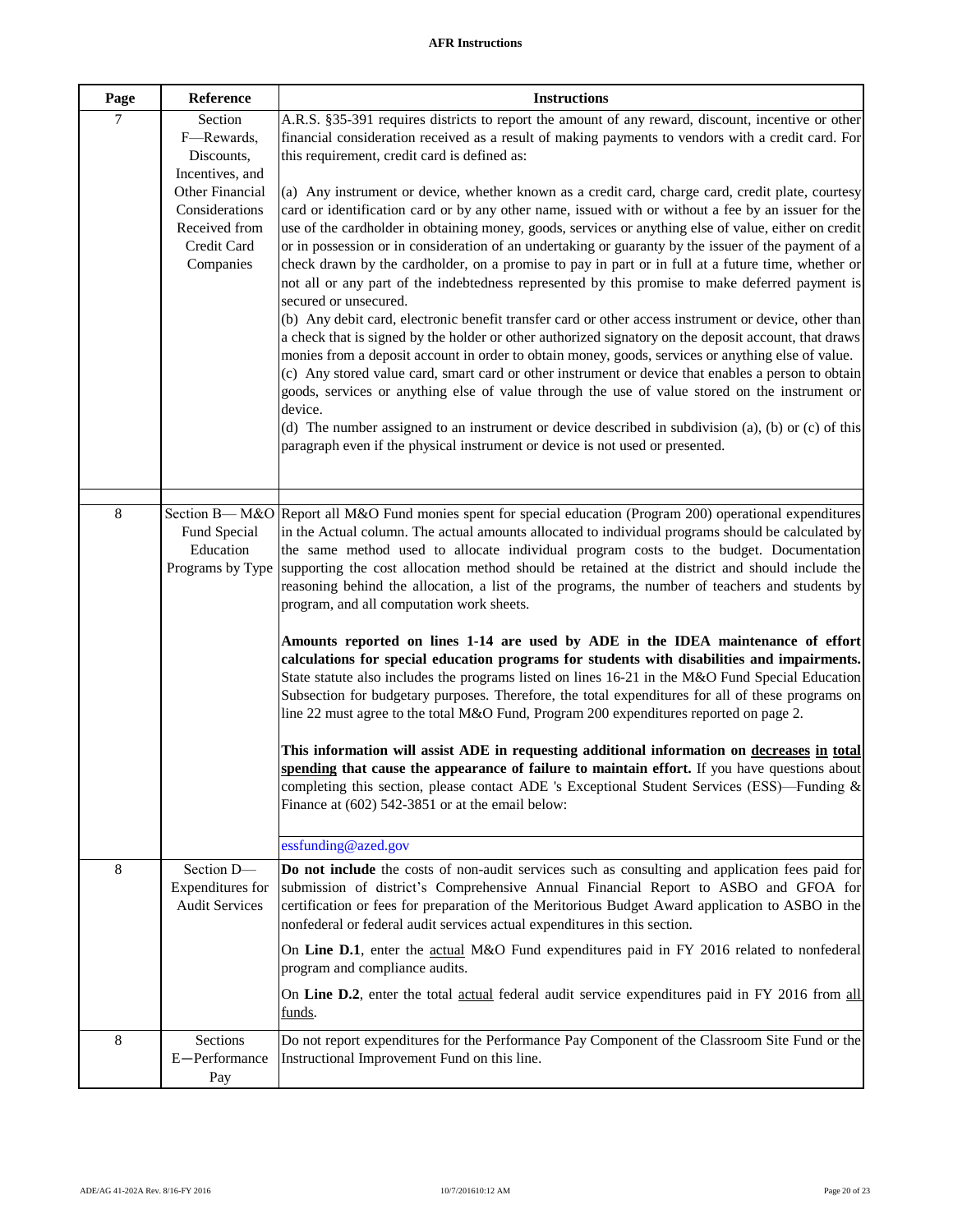| Page | Reference                                                                            | <b>Instructions</b>                                                                                                                                                                                                                                                                                                                                                                                                                                                                                                                                                                                                                                                                                                                                                                       |
|------|--------------------------------------------------------------------------------------|-------------------------------------------------------------------------------------------------------------------------------------------------------------------------------------------------------------------------------------------------------------------------------------------------------------------------------------------------------------------------------------------------------------------------------------------------------------------------------------------------------------------------------------------------------------------------------------------------------------------------------------------------------------------------------------------------------------------------------------------------------------------------------------------|
| 8    |                                                                                      | Section F-Tuition Districts should use this table to report expenditures for all tuition object codes, 6561 through<br>6569, based on <b>paid tuition invoices</b> , including amounts paid for operations, capital, and debt<br>related billing.                                                                                                                                                                                                                                                                                                                                                                                                                                                                                                                                         |
|      |                                                                                      | -Type 03 districts should fill in lines 1 through 4 and 7 through 9, as applicable.                                                                                                                                                                                                                                                                                                                                                                                                                                                                                                                                                                                                                                                                                                       |
|      |                                                                                      | -All Districts, other than Type 03 districts, should fill in lines 5 through 9, as applicable.                                                                                                                                                                                                                                                                                                                                                                                                                                                                                                                                                                                                                                                                                            |
| 9    | General                                                                              | The information included on this page will be used by ADE to complete the National Public<br>Education Financial Survey (NPEFS) and Form 33 issued by the National Center for Education<br>Statistics. Data from NPEFS is used to calculate a state per pupil expenditure amount that is used<br>in the formula for allocating a number of federal program funds to states and school districts,<br>including: Title I, Impact Aid, and Indian Education. Other programs make use of state per pupil<br>expenditure data indirectly because their allocation formulas are based, in whole, or in part, on<br>state Title I allocations. The NPEFS and Form 33 data are also used by researchers and<br>government policymakers to address important education policy and research issues. |
| 9    | Additional<br>Information for<br><b>NPEFS</b> Reporting                              | Report all expenditures from funds 020 through 799. The total expenditures included on line 15<br>should be used as a check figure against the total expenditures for these funds in the districts'<br>accounting records.                                                                                                                                                                                                                                                                                                                                                                                                                                                                                                                                                                |
|      |                                                                                      | Do not include expenditures from Funds 001, 011, 012, and 013, as detailed information for<br>NPEFS reporting for those funds will be obtained by ADE from pages 2 and 3 of the AFR. In<br>addition, do not include expenditures from Funds 800 and above as they are fiduciary (trust and<br>agency) or proprietary (enterprise and internal service) funds and are not reported in the NPEFS.                                                                                                                                                                                                                                                                                                                                                                                           |
| 9    |                                                                                      | Programs 700-900 The total expenditures reported in this table for programs 700-900 should agree to the total<br>Expenditure Detail expenditures reported in the "Programs 700-900" column in the table above.                                                                                                                                                                                                                                                                                                                                                                                                                                                                                                                                                                            |
| 9    | Function 4000                                                                        | Property Detail for The total expenditures reported in this table should agree to function 4000 expenditures reported<br>on line 13 for the "Property" column in the table above.                                                                                                                                                                                                                                                                                                                                                                                                                                                                                                                                                                                                         |
| 9    |                                                                                      | Technology Detail Report expenditures for technology-related supplies coded to object code 6650 on line 1.<br>Technology-related hardware and software costs should be reported on lines 2 and 4. Amounts<br>coded to 6737 or 6738 for items costing less than \$5,000 should be reported on line 2, and amounts<br>coded to 6739 for items costing \$5,000 or more should be reported on line 4. Do not include<br>expenditures for nontechnology-related equipment such as machinery, vehicles, and furniture<br>(object codes 6731 through 6736) in this table.                                                                                                                                                                                                                        |
| 9    | <b>Utilities and</b><br><b>Energy Services</b><br><b>Detail for Function</b><br>2600 | Report expenditures for utility services coded to object codes 6410 and 6411 and energy<br>expenditures, such as electricity, gas, coal, and gasoline coded to object codes 6620-6629.                                                                                                                                                                                                                                                                                                                                                                                                                                                                                                                                                                                                    |
| 9    | <b>Teacher Salaries</b><br>Lines 1-5                                                 | Report base salaries (including CSF Performance Pay), overtime, and additional compensation<br>paid to certified teachers, certified substitute teachers, and retired and returned to work as<br>contract/leased teachers from all funds for the specified programs. Do not include salaries paid to<br>instructional aides or assistants or any noncertified teachers. If a teacher is paid from more than<br>one program, allocate the salary based on the amount of time instructing in each program.<br>If the district has used the optional object codes in the Chart of Accounts for teachers and<br>substitute teachers, amounts for certified teachers should be recorded in object code 6112 and<br>amounts for certified substitutes should be recorded in object code 6113.   |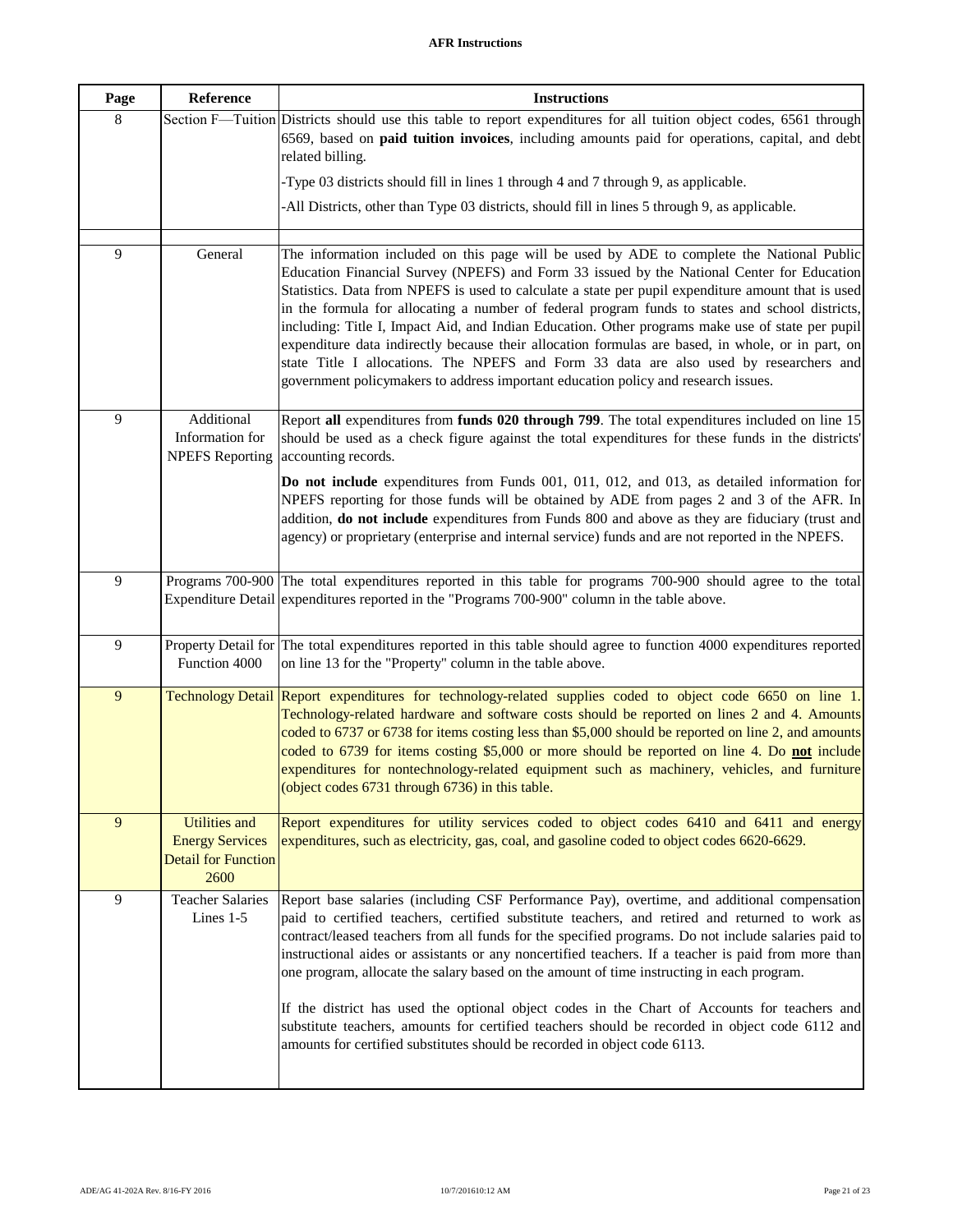| Page                 | Reference                                  | <b>Instructions</b>                                                                                                                                                                                                                                                                                                        |
|----------------------|--------------------------------------------|----------------------------------------------------------------------------------------------------------------------------------------------------------------------------------------------------------------------------------------------------------------------------------------------------------------------------|
| 9                    | Other Items-<br><b>Textbooks</b><br>Line 6 | Report expenditures for textbooks, periodicals, and other print medium used for classroom<br>instruction. Do not include expenditures relating to on-line texts or tools.                                                                                                                                                  |
| Summary              | General                                    | The Summary condenses the information in the AFR for more economical publication. Most<br>information in the Summary automatically pulls from the AFR, so the AFR should be completed<br>before the Summary.                                                                                                               |
| Summary              | ADM                                        | Obtain total Attending ADM for FY 2015 and FY 2016 from ADE's ADM Attending Summary<br>reports (ADMS 45-2), available on ADE's Web site at the link below:<br>www.ade.az.gov/districts                                                                                                                                     |
| Summary              | Other Capital<br>Funds                     | Record the total of Funds 660 and 665 as reported on AFR page 6, Other Funds, lines 31 and 32.                                                                                                                                                                                                                             |
| Summary              | <b>Federal Projects</b>                    | Record the total of Funds 100-399 as reported on AFR page 5, Federal Projects, line 18.                                                                                                                                                                                                                                    |
| Summary              | <b>State Projects</b>                      | Record the total of Funds 400-499 as reported on AFR page 5, State Projects, line 28.                                                                                                                                                                                                                                      |
| Summary              | <b>School Plant</b><br>Funds               | Record the combined totals of School Plant Funds 500, 505, 506, and 640 as reported on AFR<br>page 6, Other Funds, lines 5 through 7, and 29.                                                                                                                                                                              |
| Summary              | Gifts and<br>Donations                     | Record the combined total of Funds 530 and 650, as reported on AFR page 6, Other Funds, lines<br>12 and 30.                                                                                                                                                                                                                |
| Summary              | <b>Other Funds</b>                         | Record the combined total of the Other Funds on AFR page 6, line 39 and the other Internal<br>Service Funds on AFR page 6, line 4.                                                                                                                                                                                         |
| Supplement<br>Page 1 | Program 520<br>Special K-3                 | Report M&O Fund expenditures of Special K-3 Program Overrides approved by voters before<br>November 24, 2009, on lines 1-9.                                                                                                                                                                                                |
|                      | Program Overrides                          | Do not include expenditures from any Special Program Override approved pursuant to A.R.S. §15-<br>482 for preschool children with disabilities and students enrolled in kindergarten through grade 12.<br>Those override expenditures should be included on the applicable lines for the M&O Fund on page<br>2 of the AFR. |
| Supplement<br>Page 1 | Program 540                                | A.R.S. §15-910.01 requires the State Board of Education (SBE) approval prior to including<br>amounts here. Currently, no districts have been authorized by the SBE.                                                                                                                                                        |
| Supplement<br>Page 2 | General                                    | Amounts included on this page must also be included on AFR page 4, lines 2-9 as appropriate.                                                                                                                                                                                                                               |
| Supplement<br>Page 2 | Program 540                                | A.R.S. §15-910.01 requires SBE approval prior to including amounts here. Currently, no districts<br>have been authorized by the SBE.                                                                                                                                                                                       |
|                      |                                            |                                                                                                                                                                                                                                                                                                                            |